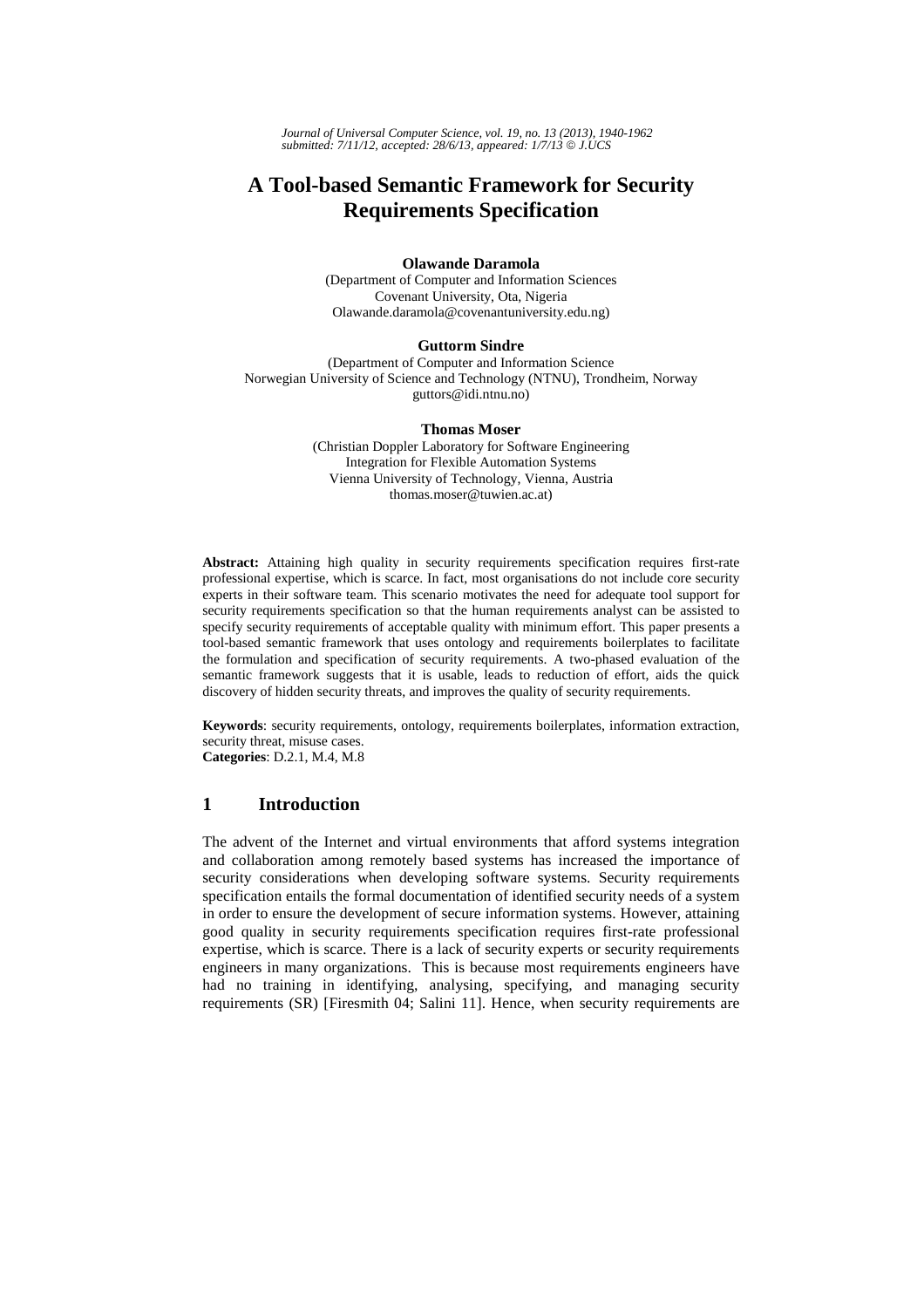defined, they are often either too vague or overly specific in constraining designers to use particular mechanisms [Firesmith 04]. This scenario motivates the provision of tool-based support for security requirements specification. The tool-based support will: 1) assist the requirements analyst (subsequently referred to as analyst) to identify security threats, which is usually a manual procedure in which the quality of SR depends on the expertise of the human personnel; 2) stimulate the adoption of appropriate defence strategies to deal with the identified security threats; 3) enable the formulation of SR in a consistent way, minimizing ambiguity, and enhancing correctness of SR; and 4) reduce the effort needed for security requirements specification by allowing the reuse of previously specified SR in subsequent instances. The overriding aim is to complement the capabilities of the analyst in the task of security requirements specification so that the quality of SR is improved and the amount of human effort reduced.

In order to realize this aim, we have adopted a semantic-based approach that uses an integration of ontologies and requirements boilerplates to complement the activities of the analyst during security requirements specification. A requirement boilerplate is a predefined textual template that can guide the way requirements are written so that a consistent pattern can be maintained when writing structurally similar requirements [Hull 04]. The use of ontologies provides the necessary background knowledge, and domain knowledge that is required to identify security threats, and recommend appropriate countermeasures, while the requirements boilerplates provide a reusable template for writing SR in a consistent way in order to minimize ambiguity. Relative to previous approaches, the main contribution of this work is the provision of an elaborate semantic-based procedure that enables the toolassisted formulation of SR in a way that enhances quality, and reduces effort needed to formulate SR. This is because our approach: 1) enables identification of security threats from security threat description scenarios; 2) provides recommendation of defence actions as countermeasure to identified security threats; and 3) enables pattern-based reuse of requirements boilerplates when writing SR.

The rest of this paper is as follows. Section 2 gives an overview of contextual background and related work, while Section 3 presents our approach. Section 4 discusses the evaluation, results and threats to validity. The paper is concluded in Section 5 with a discussion of further work.

# **2 Background and Related Work**

In this section, we provide background information on security requirements engineering (SRE), application of ontologies to SRE, and the use of boilerplates for security requirements specification. Additionally, we discuss related work.

# **2.1 Security Requirements Engineering (SRE)**

A requirement is "a condition or capability that must be met by the system to solve a problem or achieve an objective" [IEEE Std. 98]. Requirements engineering is a systematic process to elicit, analyse, specify, validate, and manage such requirements [Kotonya & Sommerville 98]. Security requirements engineering (SRE) can then be defined as requirements engineering specifically targeting the elicitation,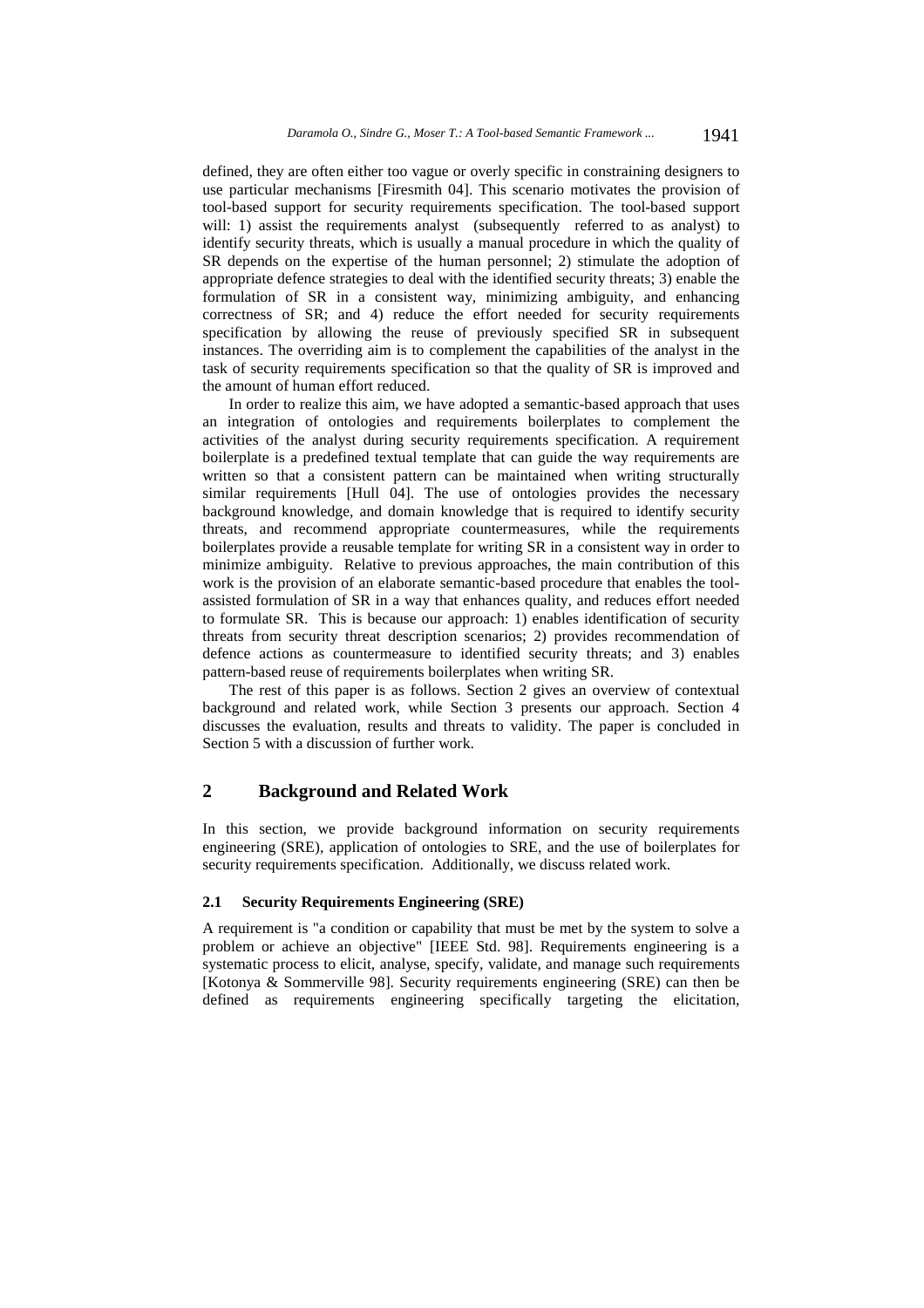specification, analysis, validation and management of security requirements, where security can be understood as the ability of the system to cope with malicious attacks, ensuring confidentiality, integrity and availability of system data and functions. SRE is designed to ensure early consideration of probable security concerns when developing secure software systems. It aims to integrate the security needs of a system particularly from the attacker's perspective into the software development process as early as possible. According to [Chandrabrose 11], security requirements objectives can be categorized as authentication, authorization, integrity, intrusion detection, non-repudiation, confidentiality, and auditing. Some of the most wellknown SRE approaches are described as follows.

# i) *Comprehensive, Lightweight Application Security Process (CLASP)*

The CLASP approach [Viega 05; Graham 06] is a life-cycle process that suggests a number of different activities across the software development life cycle to improve security. The key steps of the CLASP approach are: 1) identify system roles and resources; 2) categorize resources into abstractions; 3) identify resource interactions through the lifetime of the system; 4) for each category, specify mechanisms for addressing each core security services. The CLASP handles security requirements by performing a structured walkthrough of resources, and determining how they address each core security service throughout the lifetime of that resource [Graham 06].

# ii) *System Quality Requirements Engineering (SQUARE)*

SQUARE is a requirements engineering methodology for eliciting, categorizing, and prioritizing security requirements for information technology systems and applications [Mead 05]. The process consists of nine steps performed in a sequential order by a team of requirements engineers, including at least one expert in risk assessment methods, and project stakeholders. The steps are: 1) agree on definitions; 2) identify assets and goals; 3) develop supporting artifacts; 4) perform risk assessment; 5) select elicitation technique; 6) elicit security requirements; 7) categorize requirements; 8) prioritize requirements; 9) inspect requirements. SQUARE is performed at the requirements elicitation stage of the development life cycle to develop security-related system requirements. By guiding stakeholders and requirements engineers through the specification of security requirements, SQUARE ensures that security is addressed early in the project life cycle in the same way as functional attributes and other quality attributes [Salini 11].

# iii) *The Security Requirements Engineering Process (SREP)*

SREP [Mellado 07] is based partially on SQUARE but incorporates consideration of the Common Criteria [Common Criteria, 99] - an international standard (ISO/IEC 15408) for computer security certification - and notions of reuse. SREP is quite similar to SQUARE [Salini 11]. It is a nine-step process consisting of the following activities: 1) agree on definitions; 2) identify vulnerable and/or critical assets; 3) identify security objectives and dependencies; 4) identify threats and develop artifacts; 5) risk assessment; 6) elicit security requirements; 7) categorize and prioritize requirements; 8) requirements inspection; and 9) repository improvement.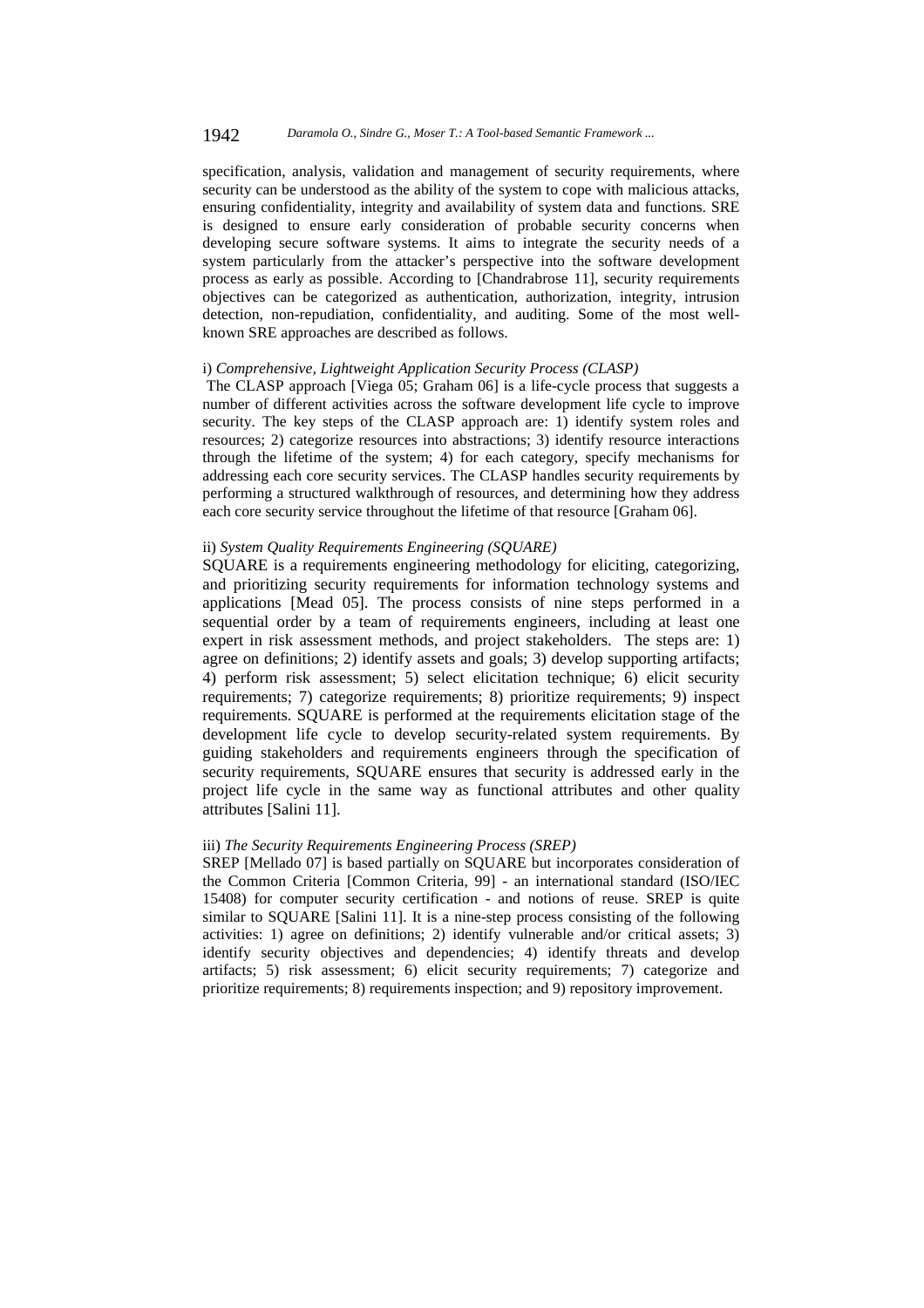#### iv) *Secure Tropos*

Secure Tropos [Mouratidis 04] is a methodology that is based on the i\*-modelling framework for agent-oriented software development. It extends the Tropos methodology [Yu 01], by including concepts for modelling the security aspects of systems. The additional concepts introduced to Secure Tropos are: security constraint, secure dependency, and secure entity. Thus, the Secure Tropos process also extends the Tropos process with phases to analyze and model the new concepts. These activities produce different kinds of diagrams, which are used as input to the later activities. The activities are: security reference modelling, security constraint modelling, and secure capabilities modelling [Mouratidis 04].

# v) The CORAS Method

CORAS [Braber, 07] is a UML-based method for model-based security analysis that is originally inspired by the notion of misuse cases. The misuse case (MUC) models the various ways in which the activities of a malicious user can be a threat to a system. It is consist of a diagram model – called MUC, and textual equivalent called the textual misuse case (TMUC). The MUC is an extension of the regular Use Case (UC) diagram with new additional concepts such as misusers, misuse cases and mitigation use cases in order to elicit the security requirements of a system [Sindre 05]. CORAS is a seven steps process that provides a customized language for threat and risk modeling and has a detailed guide on how the language should be used to capture and model relevant information during the security analysis. CORAS methods provides a computational tool designed to support documenting, maintaining and reporting analysis results through risk modeling, table-based documentation, consistency checking and more. The seven steps of CORAS are: 1) Introduction; 2) high level analysis; 3) approval of target description; 4) risk identification; 5) risk estimation; 6) risk evaluation, and 7) risk treatment.

# **2.2 Application of Ontologies to SRE**

Ontology is a shared formal conceptualization of a domain that allows definition of semantic relationships between entities, and inference of knowledge through reasoning at run-time [Happel 10]. Ontologies have an important role to play in SRE. Research efforts on security ontologies such as [Fenz 09; Herzog 07; Kim 05] attest to this. In [Donner 03] the use of ontology was suggested as the solution to the problem of vaguely defined vocabularies among security practitioners.

According to [Souag 12], specific applications of ontology to SRE include:

- (i) Security taxonomies this are concept hierarchies of security terms and concepts.
- (ii) General security Ontologies this contains definition of all aspects of security such as assets, threats, and vulnerabilities. They are knowledge infrastructures that are created to support SRE activities such as threat modelling and security risk analysis.
- (iii) Specific security ontologies this have been developed to support specific security activities such as intrusion detection, computer network attack, and system vulnerabilities.
- (iv) Security ontologies for Semantic Web this have been developed for the security of semantic web resources such as software agents, and web services.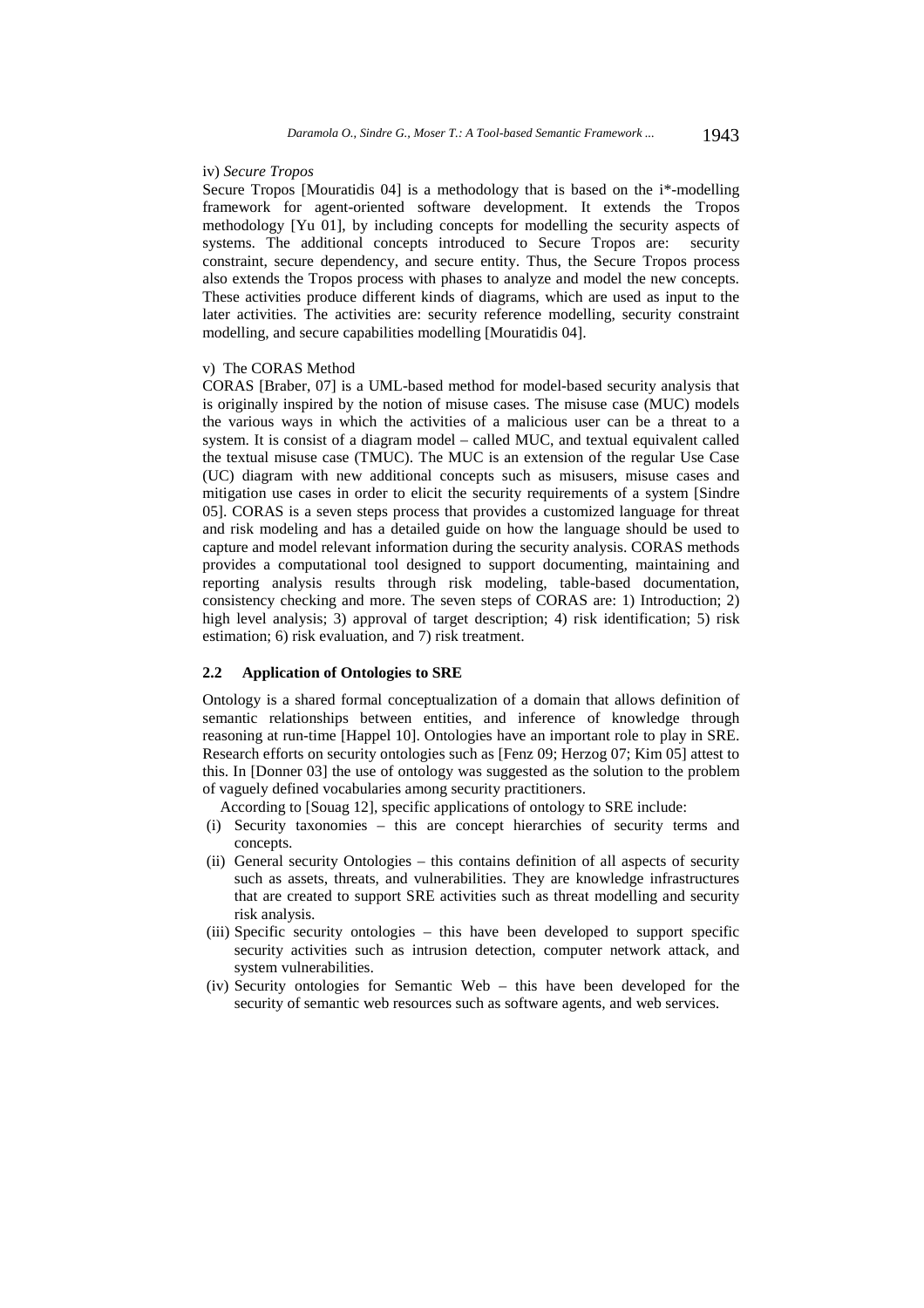### 1944 *Daramola O., Sindre G., Moser T.: A Tool-based Semantic Framework ...*

- (v) Security ontologies for risk analysis this are designed for the analysis of industrial risk that are associated with identified security threats.
- (vi) Ontologies for security requirements this supports the definition of security requirements.

Generally, a good ontology will facilitate more effective reporting of incidents, sharing of information, and interoperable security collaborations among different organizations. Our proposed framework uses ontology to ensure the standardization of vocabulary in security requirements specification, threat identification, and the recommendation of appropriate countermeasure to identified threats.

# **2.3 Boilerplates for Security Requirements**

The notion of requirements boilerplates (RB) which stems originally from the work of [Hull 04], and subsequently applied in [Daramola 11] enables the writing of requirements in a consistent manner. A requirement boilerplate is a pre-defined structural template for writing requirement statements. It imposes a uniform structure on the way requirements are written, by affording a level of expressivity akin to using natural language, yet minimising ambiguity in requirement statements. The fixed parts of requirement boilerplate are reused when writing requirements, while the analyst can fill in the parameter parts manually.

An example of a boilerplate taken from the webpage<sup>1</sup> is:

*"BP2***:** The <system> shall be able to <action> <entity>**"** 

Here,  $BP2$  is the label of this particular boilerplate. The terms in  $\lt$  > brackets are parameters where something must be filled in when the boilerplate is instantiated to a concrete requirement. The words that are outside brackets are the fixed syntax elements (FSE) that will be kept as-is when the boilerplate is instantiated. An example of an instantiation of this particular boilerplate, would be *"The Internet banking system shall be able to authenticate all its users"*. In this case *<action>* has been replaced by "authenticate" and *<entity>* by "all its users". In some cases, several boilerplates may be combined to make precise and testable requirements, e.g. combining *BP2* with *BP37* ...at least <percentage> of the time will yield the requirement *"The Internet banking system shall be able to authenticate all users at least 99.99% of the time"*.

Thus, the use of boilerplate will ensure that a unified structure and style of writing is used for requirements that pertain to specific classes of system function, capability, goals, or constraints. The FSE in each boilerplate will remain the same for all requirements that used a certain boilerplate. For instance, all who used BP2 + BP37 to specify that the system should be able to do something with some specific frequency, will now use phrases "shall be able to", "at least", "times per", rather than various other phrases that could have more or less the same meaning, e.g., "have the ability to", "be capable of", "a minimum of", "more than", "shots per", etc.

Therefore, using boilerplates will: i) facilitate the reuse of parts of the requirements text (viz. the FSE), as well as hints what should be filled in for parameters; (ii) help to attain better quality of requirements, e.g., BP35 reminding

l

<sup>1</sup> http://www.requirementsboilerplates.org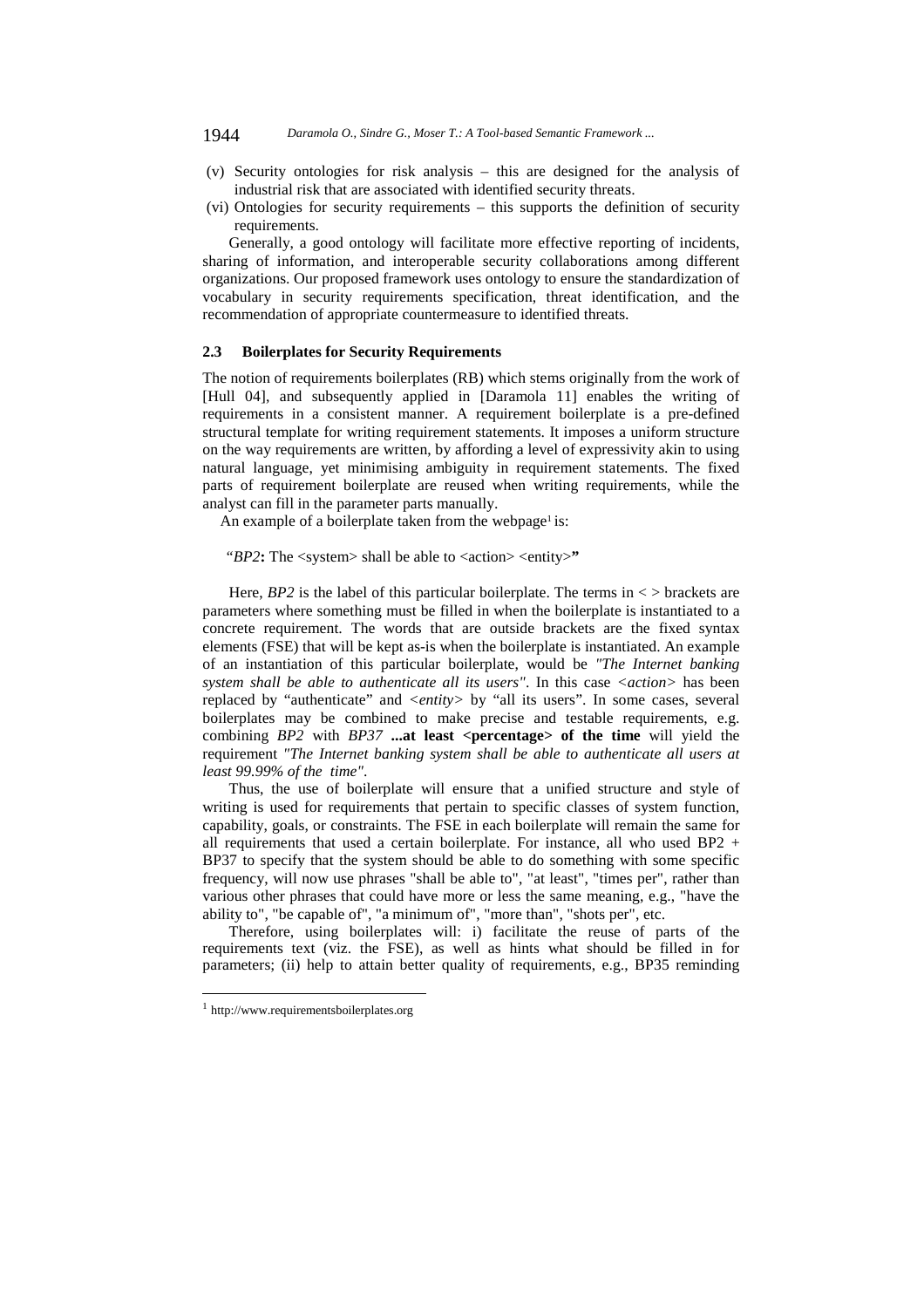analysts that one should be precise about the required frequency of some action, thus encouraging more quantification of requirements, which is vital for testability (viz. using boilerplates as preliminary basis for requirements checking); and (iii) lead to completeness of the specification, e.g., looking at the boilerplates available, the analyst or domain expert might be reminded of requirements that they would otherwise have forgotten to specify (viz. using the boilerplates catalogue as a checklist).

Boilerplates could also be applied to security requirements (SR), and it is possible to integrate the formulated boilerplates with a security-related ontology for specifying SR. In [Firesmith 05], Firesmith provided a foundation for the mapping of specific security requirements to the types of defence actions to address them. He identified four different types of defence against security threats, which can be used to assign specific security threats to the types of defence actions to counter them. These are:

- (i) Prevention of malicious harm, security incident, security threats and security risks.
- (ii) Detection of malicious attack, security incidents, security threats, and security risks.
- (iii) Reaction to detected malicious attack.
- (iv) Adaptation of system to avoid or minimize the negative consequences of the malicious harm, security incidents, security threats and security risks. This could also be in terms of recovery of system from attacks.

For each of the defence types, Firesmith also gave specific examples.

The examples in [Firesmith 05], could be the basis for some generic SR boilerplates, e.g.

*SecBP2***: Upon detection of** <*harm | incident | threat | risk*> **the system shall** <*action*>

*SecBP11***: ...of attacks with maximum duration** *<number>* **<***time unit***>** 

*SecBP12***: ...made by attackers with profile <***attacker profile***>** 

*SecBP21***: ...at least <***[0-100]***>% of the time** 

Here, *SecBP11*, *SecBP12*, and *SecBP21* are parts that could be optionally concatenated with *SecBP1* or *SecBP2* respectively.

The use of boilerplates for security requirements specification in practical terms will involve formulating requirement boilerplates for the different aspects of security such as authentication, authorization, integrity, intrusion detection, non-repudiation, confidentiality, and auditing. Therefore, more boilerplates could be formulated, both as core parts and as attachments, but since boilerplates for security will vary for different domains, we cannot go into more detail here. However, experienced personnel must create the boilerplates prior to security requirements specification as an upfront investment, while it should be updated periodically as new types of requirements emerge. By so doing, the boilerplate repository becomes an organisational asset for security requirements specification that can be useful when there is paucity of experienced security requirements analyst personnel.

*SecBP1***: The** <*system*> **should [prevent | detect] at least <***percentage***> of** <*harm | incident | threat | risk*>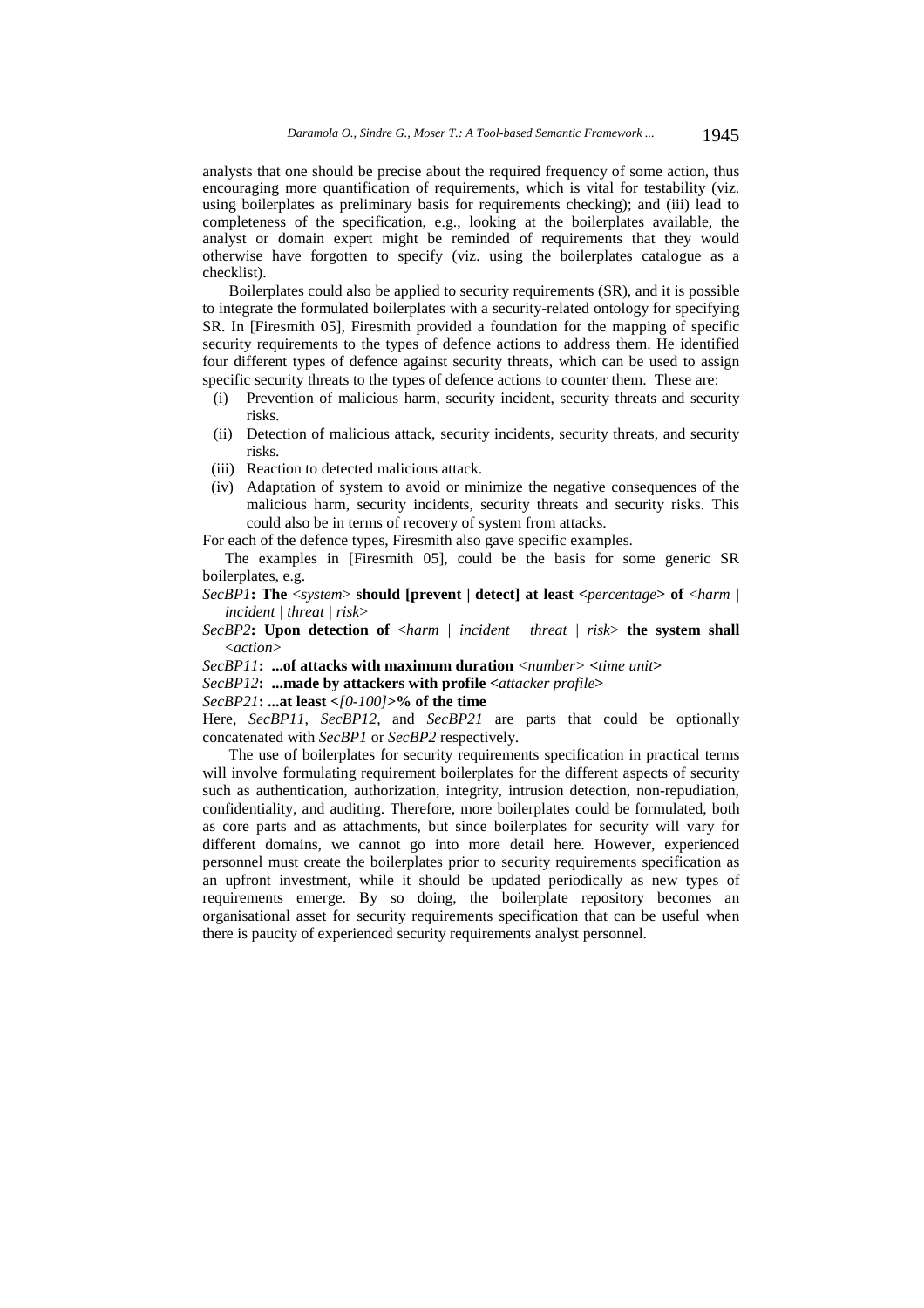# **2.4 Extending Boilerplates with Ontologies**

It is possible to use boilerplates without any ontology, and the originators of boilerplates did not propose any ontology extension. Without ontologies, the boilerplates will still be useful in providing reuse of at least the FSE, and probably some quality increase by writing requirements in a fixed style, where one is reminded of the need to quantify requirements where possible. Extending the boilerplates with ontologies gives some extra advantages, such as allowing the validation of terms and relationships that are contained in requirements to ensure they are used correctly and acceptably in the domain concerned [Daramola 12]. For example, pertaining to the parameterized parts in italics in the boilerplate examples above (*SecBP1*), where the analysts themselves have to fill in numbers, single words or phrases in the boilerplate requirements, an ontology could be developed based on standards documents for that domain. The domain ontology will ensure that whenever the analyst fills in a word or phrase denoting some recognized concept from the ontology, say "ACC" (Automatic Cruise Controller) in the case of developing automotive software, the support tool could search for the concept ACC in the domain ontology, and - if finding it - know (i) whether there are any other terms which might be synonyms for this, and thus discover relationships between requirements that would not easily have been discovered otherwise, because of different terminology used; (ii) what other components are closely related to the ACC; and (iii) what various security levels is typically required of ACC, etc. Similarly, for other domains, e.g., aviation, one would have definitions of relevant concepts there, like flight, plane, pilot, runway, tower, etc. stored in a domain ontology. Hence, to put it simply, if just using boilerplates without ontologies, the analysts mainly get help with reusing the FSE (bold phrases) of examples like those above, but are left on their own with the parameters (italics) to fill the brackets. With ontologies there is help also with ensuring consistent use of language, discovering requirements that are related to each other because they address the same or closely related concepts or procedures in the system, etc. Hence, a tool platform that enables the leveraging of domain knowledge via an ontology, and use of boilerplates will be potentially useful to a requirements analyst in the process of security requirements specification.

# **2.5 Related Work**

We shall approach our review of related work from two perspectives. First we shall consider the recent approaches of ontology-based frameworks for security and second, the aspect of tool support for security requirements engineering (SRE).

Recent approaches of ontology-based frameworks for security include [Lasheras et al., 2009], where an ontology framework for reusing security requirements during requirements specification was presented. The work involved the creation of a risk analysis ontology and requirement ontology which are combined to represent reusable security requirements, and improve the detection of incomplete and inconsistent requirements, and also semantic processing in requirements analysis. It was an extensible framework that provided basis for a lightweight method to elicit, and specify security requirements, based on security standards. The framework is typically a combination of ontologies that will be useful to ontology experts who are not experienced in security issues. However, the work was not focussed on detecting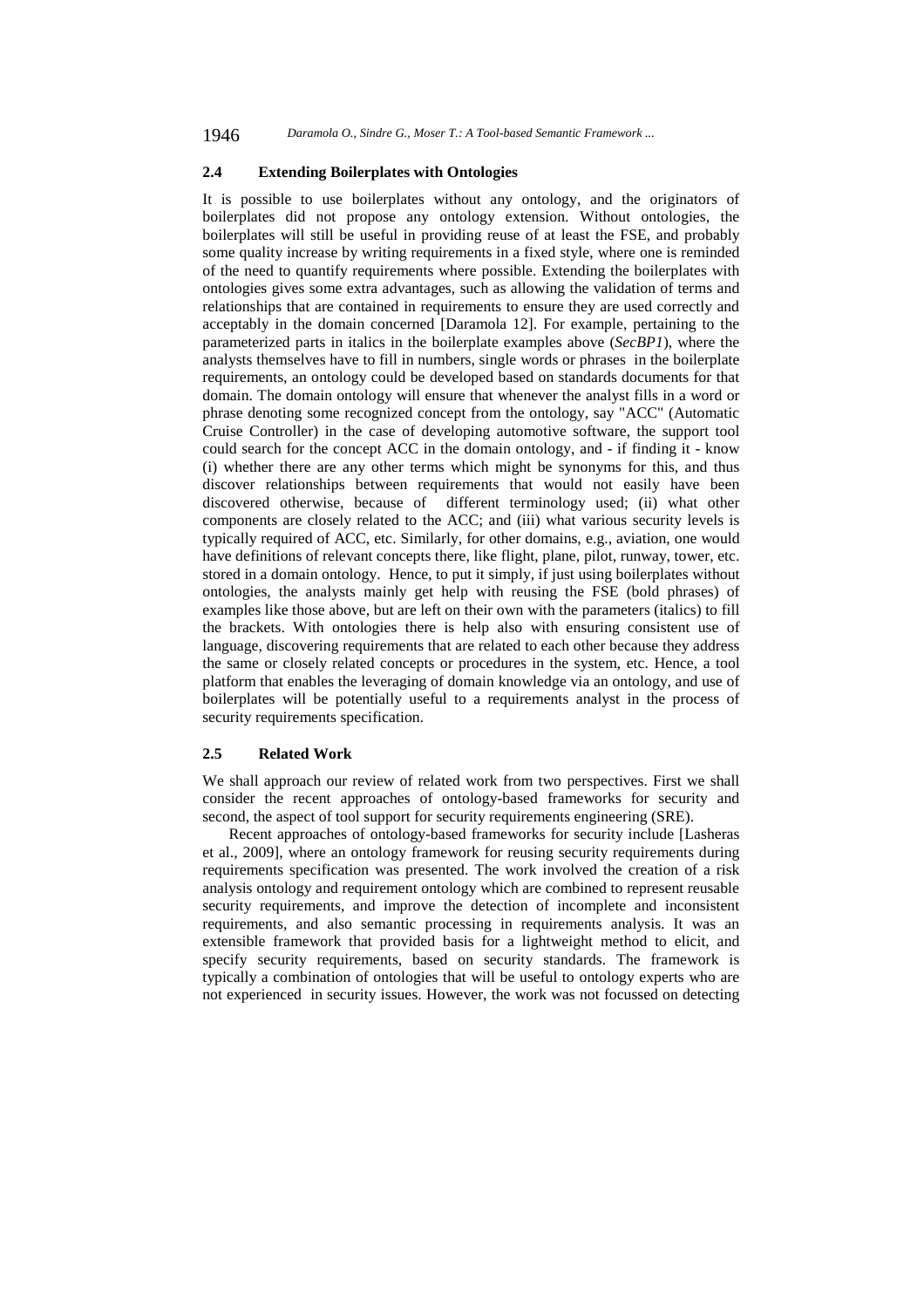security threats from textual sources as done in our own approach, neither was it a tool-based framework. [Chikh et al., 2011] proposed a framework for information security requirements (ISRs) using ontologies. The framework enables ISRs traceability and reuse based on three kinds of generic ontologies – software requirement ontology, application domain ontology, and information security ontology. The work proposed the design of an ontology-based information security requirements engineering framework, which supports analysts in building and managing their ISRs by leveraging the three ontologies. The authors anticipated that the proposal will help requirements engineers to create and understand the ISRs. The work was strictly a proposal that did not include any implementation or evaluation. [Massacci et al., 2011] presented an amalgamated and extended ontology for modelling security requirements. The extended ontology integrates the existing concepts from the Problem Frames and Secure i\* methodologies in order to realize a more complete basis for modelling security requirements due to missing constructs in the individual approaches. The expressiveness of the proposed extended ontology was tested by modelling the security requirements of a case study from the Air Traffic Management domain. Similarly, [Blanco et al., 2011] after conducting a systematic review of existing proposals, proposed a basis for an integrated and united security ontology since existing security ontologies seem to focus on specific domains. They identified three key requirements that an integrated security ontology should consider, which are static knowledge - which will allow the concepts collected in the ontology to be properly identified; dynamic knowledge – which will ensure that the knowledge collected in the ontology can be used to infer other knowledge; and reusability which will ensure the fact that the ontology is developed by taking into consideration aspects that permit its reuse and shareability. The tool-based orientation of our approach is a deviation from existing ontology-based frameworks for security, in that it targets real-time support for the requirements analyst during security requirements specification. It leverages ontology and a template-based approach –boilerplates - for both the elicitation and formulation of security requirements from textual sources in order to reduce effort and enhance quality.

In terms of tool support for SRE, we shall classify tool for SRE into two broad categories – front-end tools and back-end tools. Front-end tools and approaches are those that facilitate the elicitation, modelling, and analysis of security threats in order to derive SR, while the back-end tools are those that help with the specification and validation of SR, and their integration with other requirements. Notable examples of front-end tools include: SecTro [Pavlidis 12], - a CASE tool that supports automated modelling and analysis of security requirements based on the Secure Tropos approach. The ST-Tool [Giorgini 05] supports the Secure Tropos methodology. Its main goals are to support the translation of Secure Tropos models into formal specifications, and serve as a front-end tool for formal analysis of Secure Tropos models. The jMUCMNav editor (Java Use Case Map Navigator), [Bizhanzadeh 11] is a modelling tool for Misuse Case Maps (MUCMs) in designing secure architectures for business processes. jUCMNav simply focuses on modelling for use case maps (UCM) and supports all UCM notations. Other front-end SRE tools that are worth mentioning are SeaMonster [Tøndel 10; SeaMonster 07], and Suraksha security workbench [Maurya 09].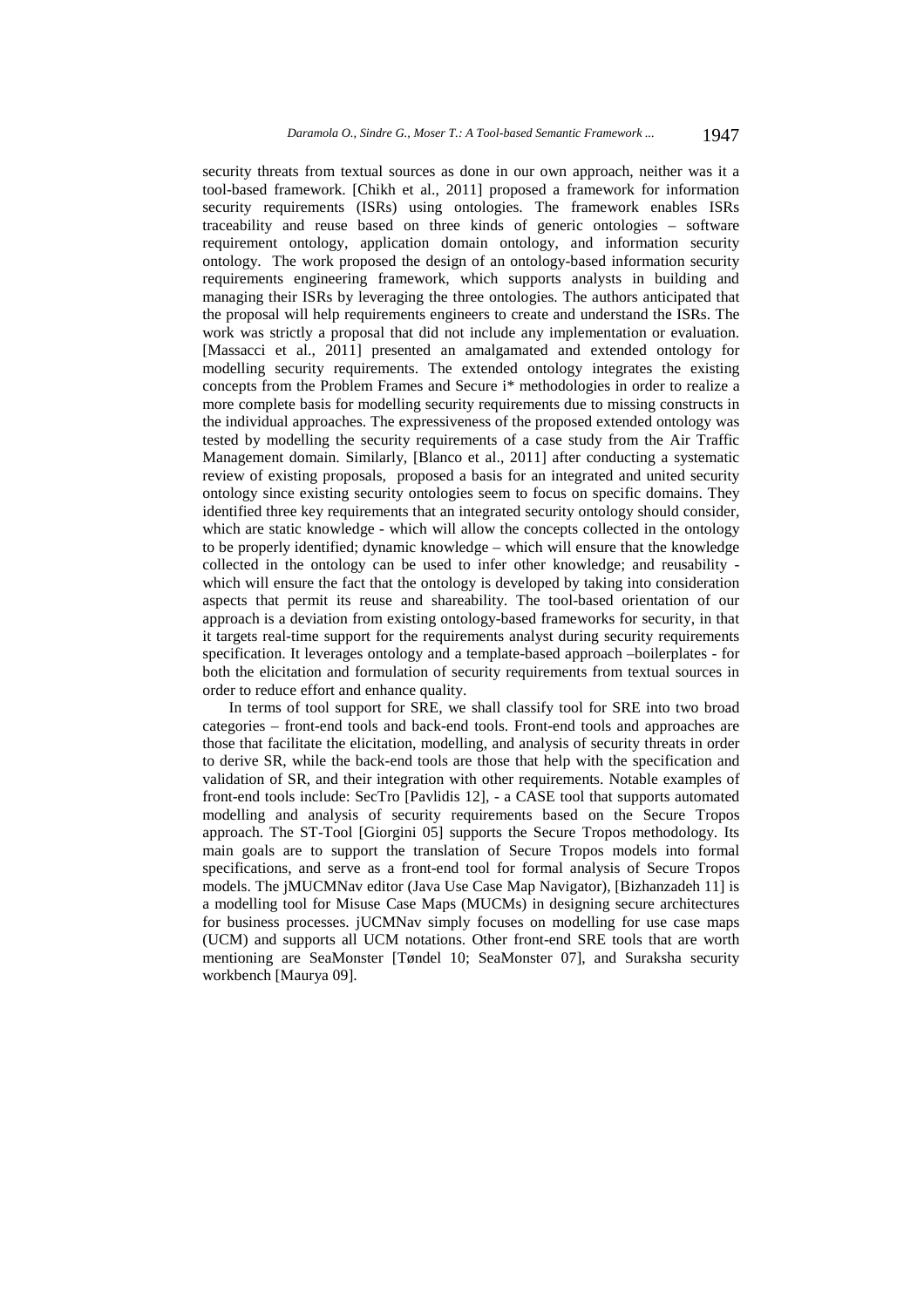### 1948 *Daramola O., Sindre G., Moser T.: A Tool-based Semantic Framework ...*

Currently, there are more front-end tools than back-end tools for SRE. The SQUARE tool [Mead 05] is a back-end managerial tool that is designed to increase the quality of SRE process for the adopters of the SQUARE methodology. It supports core SRE aspects such as definitions, searching, and addition of new terms, identification of security goals, assets and privacy goals, performing risk assessment, identifying threats, prioritizing requirements, traceability, and exporting of requirements to other requirements management tool. Similarly, the prototype tool - *ReqSec tool* – that we have developed is an eclipse-based back-end tool that supports security requirements specification, and enables the integration of SR with other types of requirements. The unique feature of the ReqSec tool compared to other SRE backend tools stems from its capability to facilitate automatic analysis of natural language requirements in order to assist the analyst during security requirements specification. It represents a first attempt to use semantic-based procedures for supporting both security threat identification and security requirements specification. In the wider requirements engineering context, approaches such as [Gleich 10] – ambiguity detection-, [Wilson 97; Fabrini 01] – requirement quality assessment-, are also based on natural language (NL) text analysis but did not use ontologies. The DODT [Farfeleder 11] tool does not have a focus for SRE, but it bears similarity with our approach, because it combines the use of ontologies and boilerplates to enable semiautomatic transformation of NL requirements into boilerplate requirements. However, it can only ensure the correctness of requirements based on the underlying domain ontology, and the writing of boilerplate requirements. Our approach does more, in that it entails the discovery of latent security threats contained in NL descriptions, and the recommendation of probable defence actions that aids the formulation of semi-formal boilerplate SR. Hence, the novelty of our approach is the provision of a backend tool for SRE that will minimize effort needed for security requirements specification, and offer a credible starting point for security requirements specification, particularly in cases where there is paucity of experienced personnel.

# **3 Overview of the Semantic Approach**

A high-level schematic overview of our semantic approach is presented in Figure 1. The process starts with input of description of the security threat scenario, which should be represented as a textual Misuse Case (TMUC) [Sindre, 05]. This is followed by identification of type of attack and required defence action through semantic text analysis of the TMUC, thereafter suggestion of boilerplates to be used to the analyst, and finally specification of security requirements by the analyst. In sequel sections, we present a typical example of the description of a security threat described using a TMUC, and the description of the different activity steps of our semantic framework.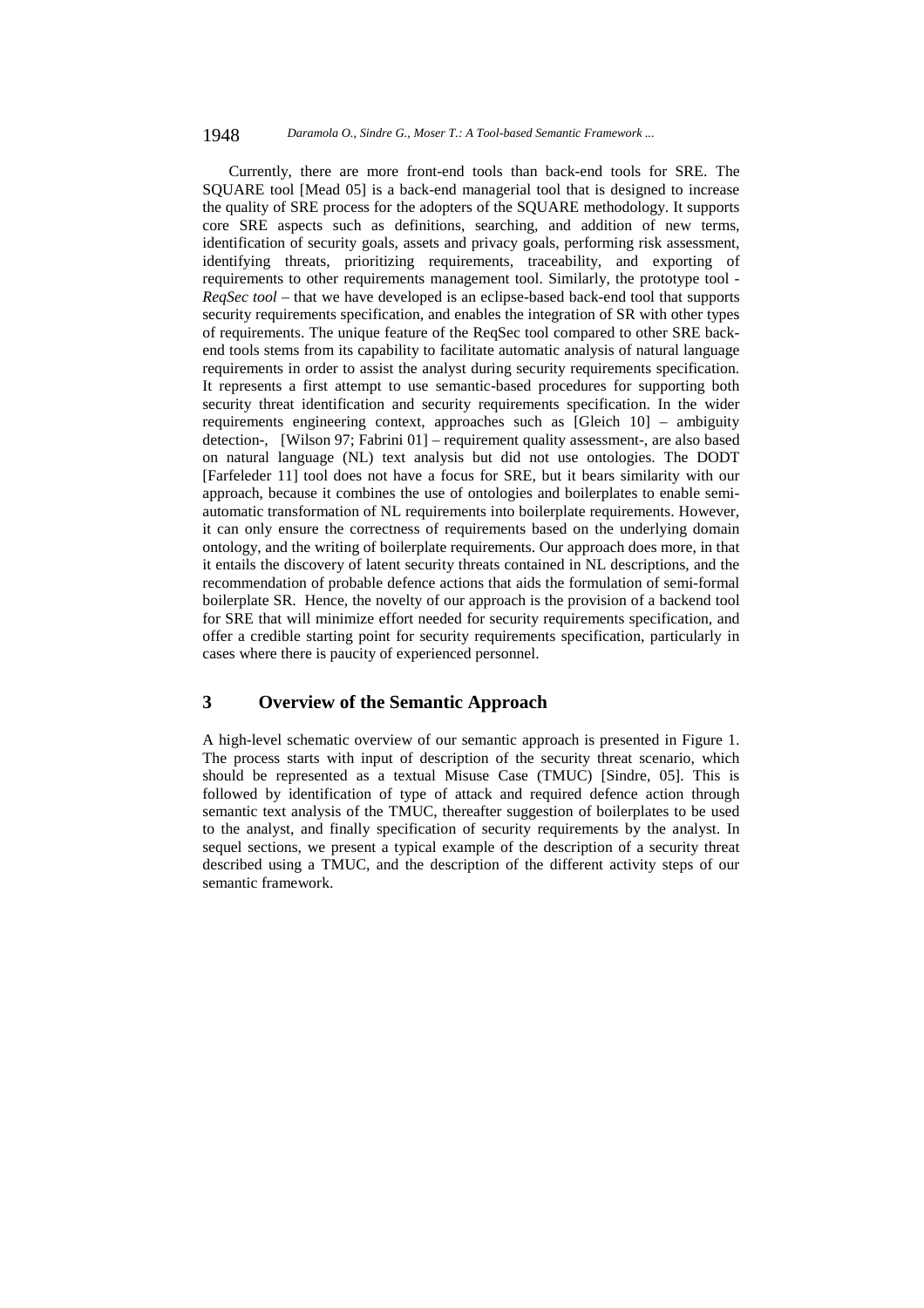

*Figure 1: Activity Workflow of the tool-assisted SR Specification Process* 

# **3.1 Database Tampering - Example**

In order to demonstrate how our tool-based framework can be applied, we hereby consider the example of a security threat description of database tampering scenario. The detail of the scenario is presented in Table 1 using a TMUC template.

| Code: QC1          |                                                                                                                                                                                                                                                                                                                                                                                                                                                                                                                                                                                                                     |  |  |  |  |
|--------------------|---------------------------------------------------------------------------------------------------------------------------------------------------------------------------------------------------------------------------------------------------------------------------------------------------------------------------------------------------------------------------------------------------------------------------------------------------------------------------------------------------------------------------------------------------------------------------------------------------------------------|--|--|--|--|
| <b>Misuse Case</b> | Tamper with database by web query manipulation                                                                                                                                                                                                                                                                                                                                                                                                                                                                                                                                                                      |  |  |  |  |
| Title              |                                                                                                                                                                                                                                                                                                                                                                                                                                                                                                                                                                                                                     |  |  |  |  |
| Name of            | Web Query System                                                                                                                                                                                                                                                                                                                                                                                                                                                                                                                                                                                                    |  |  |  |  |
| <b>System</b>      |                                                                                                                                                                                                                                                                                                                                                                                                                                                                                                                                                                                                                     |  |  |  |  |
| <b>Summary</b>     | A crook manipulates the web query, submitted from a search form,                                                                                                                                                                                                                                                                                                                                                                                                                                                                                                                                                    |  |  |  |  |
|                    | to update or delete information, or to reveal confidential                                                                                                                                                                                                                                                                                                                                                                                                                                                                                                                                                          |  |  |  |  |
|                    | information;                                                                                                                                                                                                                                                                                                                                                                                                                                                                                                                                                                                                        |  |  |  |  |
| <b>Basic Path</b>  | The crook provides some values on a product search form and<br>submits. The system displays the product(s) matching the query.<br>The crook alters the submitted URL, introducing a query error, and<br>resubmits. The query fails and the system displays the database<br>error message to the crook, revealing more about the database<br>structure. The crook alters the query further, for instance adding a<br>nested query to reveal secret data or update or delete data, and<br>submits. The system executes the altered query, changing the<br>database or revealing content that should have been secret. |  |  |  |  |
| <b>Alternative</b> | The crook does not alter the URL in the address window, but                                                                                                                                                                                                                                                                                                                                                                                                                                                                                                                                                         |  |  |  |  |
| Path               | introduces errors or nested queries directly into form input fields.                                                                                                                                                                                                                                                                                                                                                                                                                                                                                                                                                |  |  |  |  |

*Table 1: TMUC for Database Tampering Case*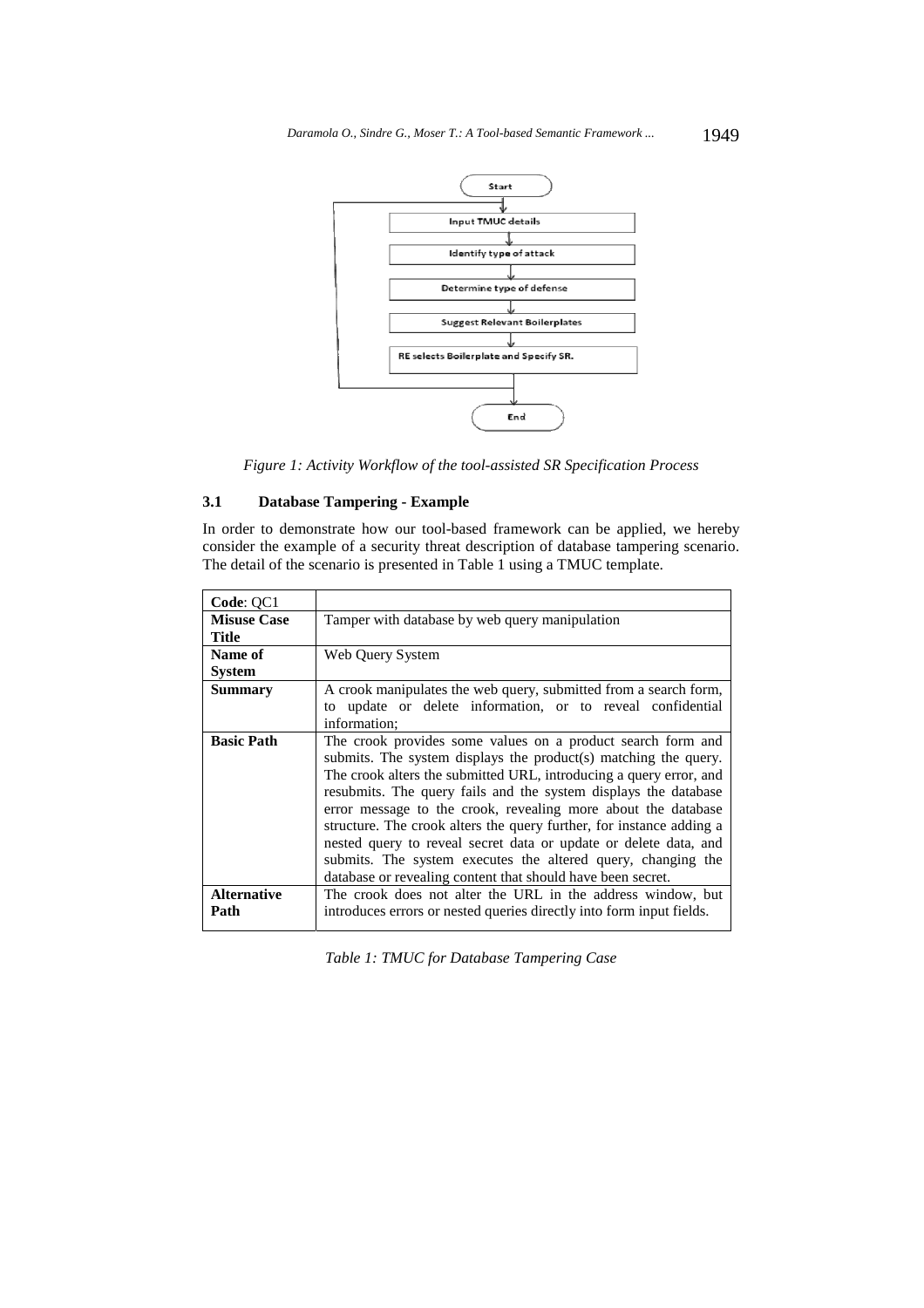1950 *Daramola O., Sindre G., Moser T.: A Tool-based Semantic Framework ...*

# **3.2 Input TMC details**

The TMUC template [Sindre, 05] has two core aspects namely the basic path, and the alternative path. The basic path describes the security threat scenario that could be used by an attacker to cause harm to a system, while the alternative path specifies the other options that may be explored by an attacker or user with malicious intent. These two aspects together with the TMUC summary provide the key inputs used to identify the type of attack, and required defence for the system.

# **3.3 Identify Type of Attack**

We used information extraction techniques to identify the type of attack described by a TMUC template. The textual input was semantically analysed in order to identify and extract the theme words. A theme word can be the subject of a sentence (noun), or an action word (verbs) or a word collocation that connote a security threat to a system. The knowledge that is captured in the definition of basic threat ontology (BTO) (see Figure 2), WordNet ontology, and the domain ontology (DO) are used to facilitate the identification of theme words. Core procedures for semantic analysis of natural language text such as tokenization, parts-of-speech tagging, syntax parsing, morphological analysis, and ontology-based inferencing were implemented by using algorithms that based on the Stanford NLP toolkit<sup>2</sup>, Word Net java API, and the Jena semantic framework $3$ .

# **3.4****Determine the Type of Defence using the Basic Threat Ontology (BTO)**

The BTO contains a mapping of different kinds of security threats to specific defence actions based on information that was gathered from the literature and a number of existing security ontologies. The BTO is a major investment and a core knowledge infrastructure of the framework. The defence actions are the ones proposed by Firesmith in [Firesmith 05]. We reused all the essential aspects of the threat description in Security Ontology [Herzog 07] as foundation for developing the BTO, which included some additional concepts. The BTO has a total of 98 classes, 46 restrictions and 9 object properties. The key object properties include *hasDefense –*  which associates a threat with a specific defensive action, *hasThreat –* which associate a threat with an asset, *isThreathenedBy –* inverse of hasThreat, *isThreatTo*, *isSameAs*, - which describes equivalent concepts. Each security threat in the BTO was mapped to one or more defence actions (viz. detect, prevent, adapt, react, recover) using the *hasDefense* object property. Figure 2, presents a view of the BTO illustrating how specific types of attacks have been mapped to corresponding defence actions. The knowledge contained in the BTO is used for automatic recommendation of appropriate defence actions when a particular type of attack has been identified from the TMUC input details. The Pellet OWL Descriptive Logics (DL) reasoner was used as the ontology reasoning engine for the BTO.

l

<sup>2</sup> http://nlp.stanford.edu/software/lex-parser.shtml

<sup>3</sup> http://jena.sourceforge.net/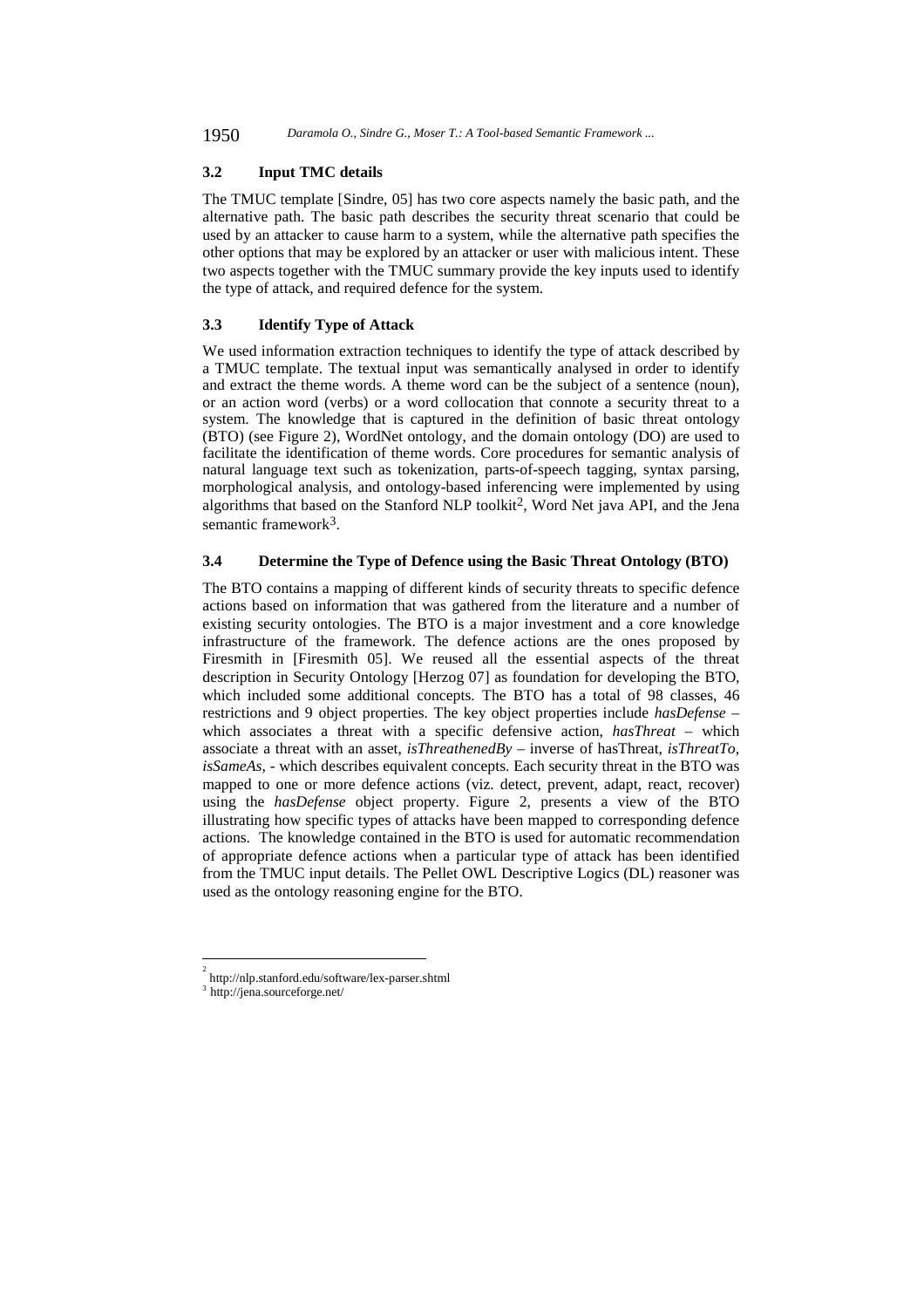

*Figure 2: A view of the description of Malformed Input threat in the BTO using OntoViz* 

# **3.5 Suggestion of Relevant Boilerplates**

The output of the information extraction process is a list of recommendations comprising a set of defence-action and attack-type pairs R (see Figure 3) such that:

 $R = \{r_1, r_2, ..., r_n\}$  i.e.  $r_i =$ 

Here *d* is a defence-action and *t* is a specific type of attack that has been identified. For example:

*<detect> <eavesdropping> <prevent> <code Injection> ... etc.*

The recommended pairs are derived by combining the relevant theme words that were extracted from a particular TMUC description and specific attack types (threat concepts) that are described in the BTO. A theme word will be considered relevant to a particular security threat scenario if any of the following rules are true [Daramola 12]:

- (i) if the theme word syntactically matches an existing BTO threat concept;
- (ii) if the theme word in its root form (lemma) can be associated with a BTO threat concept;
- (iii) if the theme word is either a synonym, hyponym, or hypernym of a BTO threat concepts; and
- (iv) if a BTO threat concepts is a sub-concept of a concept already identified by any of  $(i)$  -  $(iii)$ .

In cases when the theme word is not a single word (e.g. phrase), the *head word* – that which is most significant to the meaning – is selected and used in the inference rules. The corresponding defence action for an identified type of attack is inferred by exploring the set of pre-defined mappings of specific threats to defence actions that are specified in the BTO. The analysis of theme words to determine their different word forms is enabled by the using the WordNet ontology and the WordNet Java API,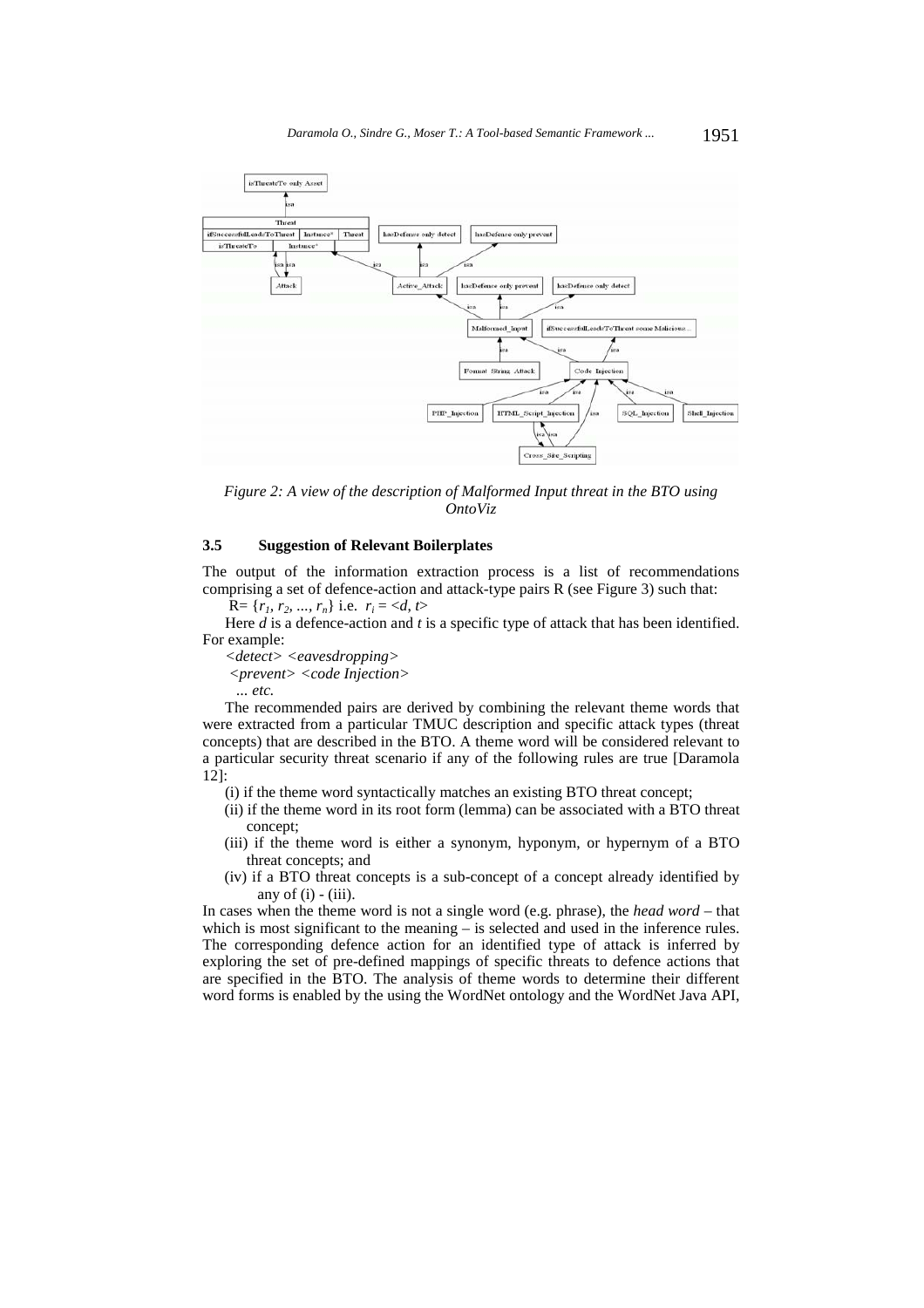while the Pellet OWL Descriptive Logic reasoner was used to facilitate ontology reasoning on the axioms and concepts of the BTO.



*Figure 3: A snapshot of suggestions for database tampering from the tool*

# **3.6 Formulation of Security Requirements and Reuse of Boilerplates for Security Requirements Specification**

Beside the suggestion of boilerplates, the semantic framework aids the requirements analyst during the formulation of SR by facilitating the reuse of existing boilerplates that are been used previously. The activities of tool-assisted SR formulation and reuse of boilerplate for security requirements specification are described as follows.

# **3.6.1 SR Formulation**

At the start of the security requirements specification process, when no requirements have been specified, the analyst will have to select a specific <defence-action, attacktype> option from the list of recommendations, and from the boilerplate repository, must select a core boilerplate, and optionally select, a prefix, or suffix or both. For example, when the analyst, selects *SecBP1*(core boilerplate), and *SecBP21* (suffix) [see Section 2.3] and highlights a recommended <defence-action, attack-type> option say "<prevent, Code Injection>", the resulting boilerplate SR would have keywords "prevent" and "Code Injection" already inserted in the right places as below:

*The <system> should prevent at least <[0-100]>% of Code Injection at least < [0-100]>% of the time* 

For each SR formulation, the fixed syntax elements (FSE) in the selected boilerplate, prefix, and suffix are reused, while the selected <defence-action, attacktype> substitutes the <action> placeholder in the selected boilerplate. The analyst can then fill in the remaining part – marked with " $\lt$  >" - of the boilerplate requirements that require specific data to complete the SR formulation. While completing the remaining part, data that can be inferred from knowledge contained in the underlying DO e.g. the specific system name for *<system>* are also suggested to the analyst. In this way, the analyst can save some effort, attain consistency, completeness, and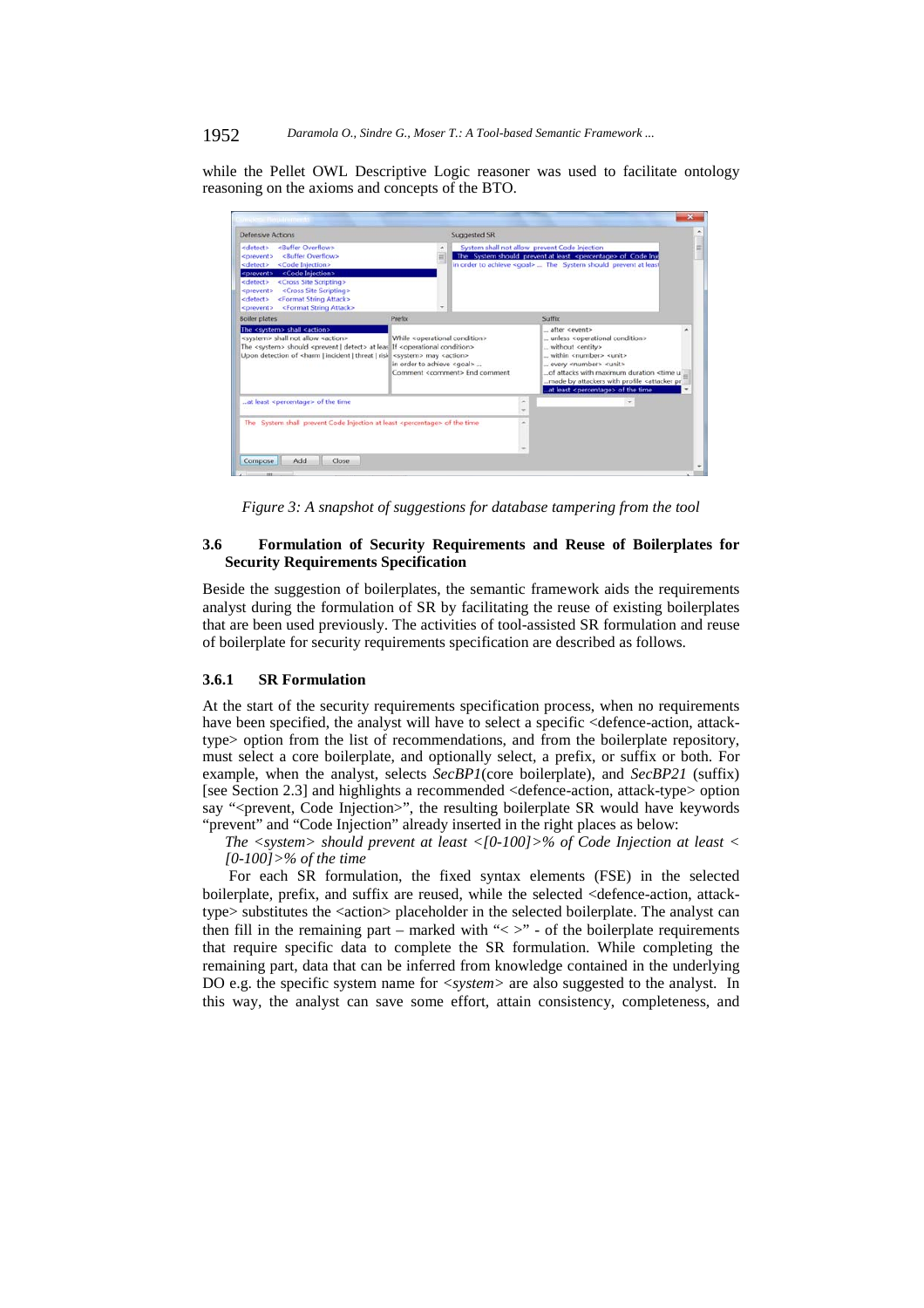correct use of domain vocabulary, which ultimately improves the quality of specified SR.

### **3.6.2 Reuse of Requirement Boilerplates for SR**

The tool is able to learn as the analyst selects specific requirement boilerplates and uses them to formulate SR. It keeps track of the frequency of use of each requirement boilerplate and maintains an updated count of each one. When the analyst has completed the formulation of few SR (two or more), the relevant requirement boilerplate patterns that tend to be more used are displayed in a ranked order as probable candidates to be reused for a new SR formulation [Daramola 12]. The search process for relevant requirement boilerplates to reuse entails looking at all previously used requirements boilerplate patterns that contains the keyword specified in the highlighted recommended <defence action, <attack type> option and ranking them based on their frequency of usage. For example if the recommended option "prevent Code Injection" is highlighted by the analyst, a ranked list of auto-generated requirements boilerplate patterns – combinations of boilerplate core parts, prefix, and suffix, that contains the keywords "prevent" that have been previously used are displayed as candidates to reuse in a new SR formulation. With this, the analyst is able to find reusable requirement boilerplates quicker, and avoids having to look through the complete set of boilerplates – core parts, prefix, and suffix in the boilerplate repository before composing a SR. This way, the analyst can save some effort by using the tool to specify SR.

# **4 Evaluation**

In order to assess the semantic framework, we have conducted evaluation in two phases. In the first phase, we assessed the usability of the tool-based semantic framework to support security requirements specification. We conducted a preliminary evaluation by using a controlled experiment with seven subjects. The subjects were Master degree students of software engineering of NTNU, Norway, who volunteered to participate in the experiment. The participants were paid for taking part in the experiment. The second phase of evaluation focussed on assessing the quality of security requirements that were specified by participants in the first evaluation. To do this, we requested experienced requirements analysts who have ample experience of working with security requirements to assess the quality of the SR specified by the participants of the first evaluation that used the tool-based semantic framework.

# **4.1 First Evaluation**

# **4.1.1 Background of Participants**

An assessment of the background of participants through a pre-experiment questionnaire revealed that the participants had good background knowledge in the specific areas such as system security, requirements engineering, ontology, and boilerplates that pertain to the experiment. They have all taken two relevant courses – *TDT4237 Software security* and *TDT4242 Requirements engineering and testing* at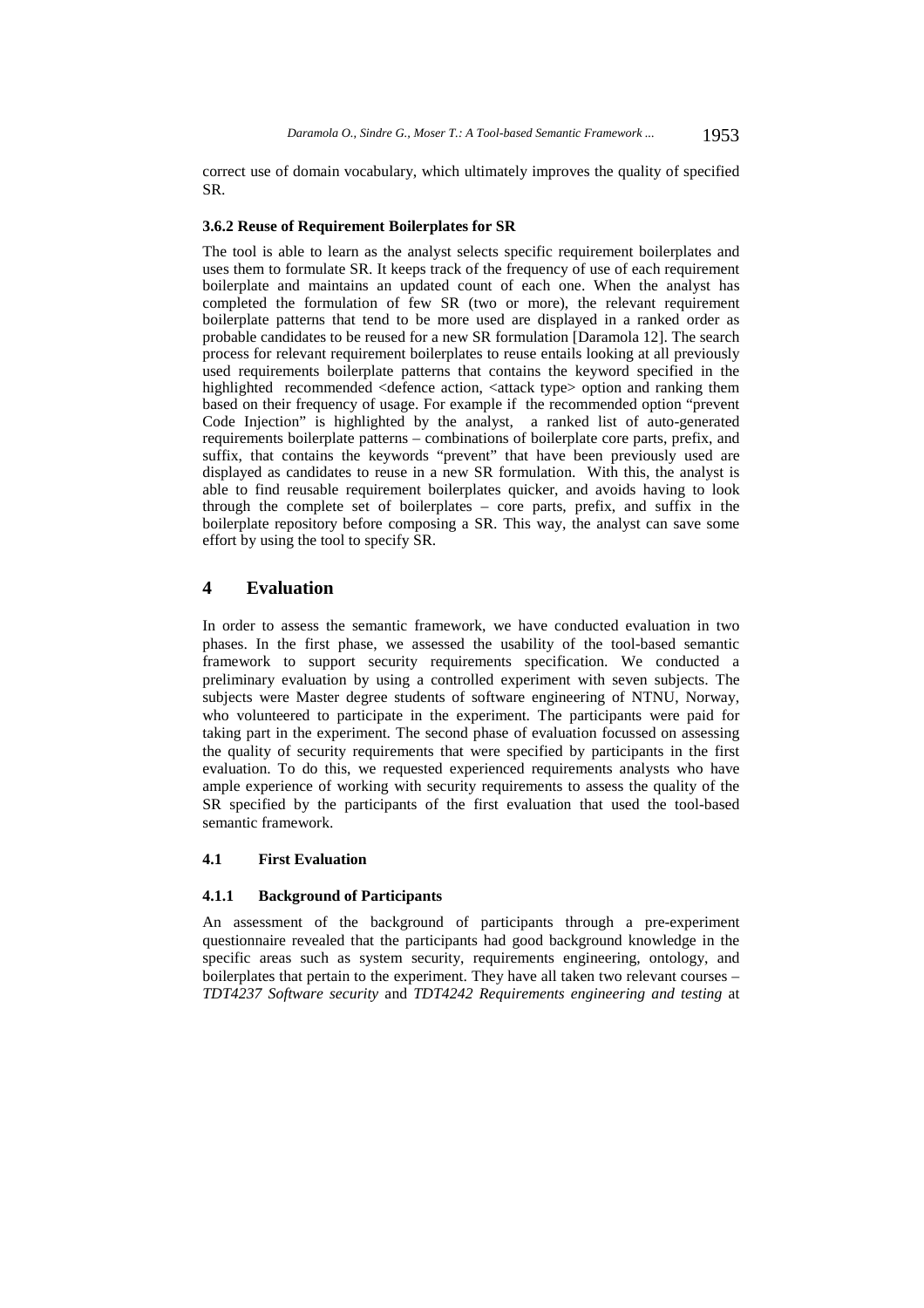the NTNU, Norway. In addition, the majority of the subjects also claimed to have some industrial work experience, although the majority only as part time positions or summer internships while studying.

### **4.1.2 Evaluation Procedure**

The participants were asked to use the *Reqsec tool4* during a controlled experiment that lasted for 1.5 hours. They were presented with four security threat scenarios – TMUC- in four different domains. The TMUC deals with: (i) Air Traffic Control System – fabrication of false clearance; (ii) Electronic Passport System – identity theft of card holder; (iii) Network Security Bridge – hacking of network host computer; (iv) Database Tampering - manipulation of web query. All the participants performed the same task at any given time during the experiment. The participants were given a five minutes tutorial on the use of the tool<sup>5</sup> before they commenced the experiment. They were required to assess the tool along six dimensions - *perceived usefulness (PU), perceived ease of use (PEOU), intention to use (ITU), reuse (reu), accuracy (acc), and serendipity (sere) -* through a post-experiment questionnaire that was based on a 5-point Likert scale. The mean scores out of a maximum of 5.0 for each of the six dimensions are shown in Table 1.

# **4.1.3 Results**

The analysis of the results from the post-experiment questionnaire revealed that the tool had its highest mean rating in the aspects of *perceived ease of use (PU)*, and *serendipity (sere)* – the users acknowledged that the tool offered suggestions that they had not thought about originally. The tool also had good rating in other aspects such as *reuse*, *accuracy*, and *intention to use*. All the participants stated emphatically that they would use the tool.

 In the free comments feedback section of the questionnaire, the participants revealed a positive general perception of the tool as potentially viable to support security requirements specification, and admitted their willingness to use it. Most agreed that the tool is easy to use, and capable of assisting the analyst. A few of them were particularly impressed that the tool enabled them to write security requirements that they did not think about initially until when they saw the suggestions from the tool. They all agreed that although the tool offers useful support for security requirements specification, it cannot be solely relied upon. This is because there were occasions when the tool failed to suggest certain expected options. Some of them advised that the tool would perform better if the quality of the underlying ontology is improved. They also mentioned a number of areas that should be improved in the tool. This includes the fact that 1) the tool's interface did not scale well on the MacOs systems compared to Windows; and 2) the need to be able to save the requirements that pertain to a TMUC all at once in the repository and not one at a time. We agree with the observations of the participants and would seek to revise the subsequent version of the tool based on the observations by participants.

Generally, the result of the first evaluation demonstrates the potential of the tool to first, simplify, and significantly aid the analyst during the security requirements specification process, particularly when the analyst is not highly experienced.

l

<sup>4</sup> https://www.idi.ntnu.no/~wande

<sup>5</sup> https://www.idi.ntnu.no/~wande/Guide\_for\_Reqsec\_Tool.htm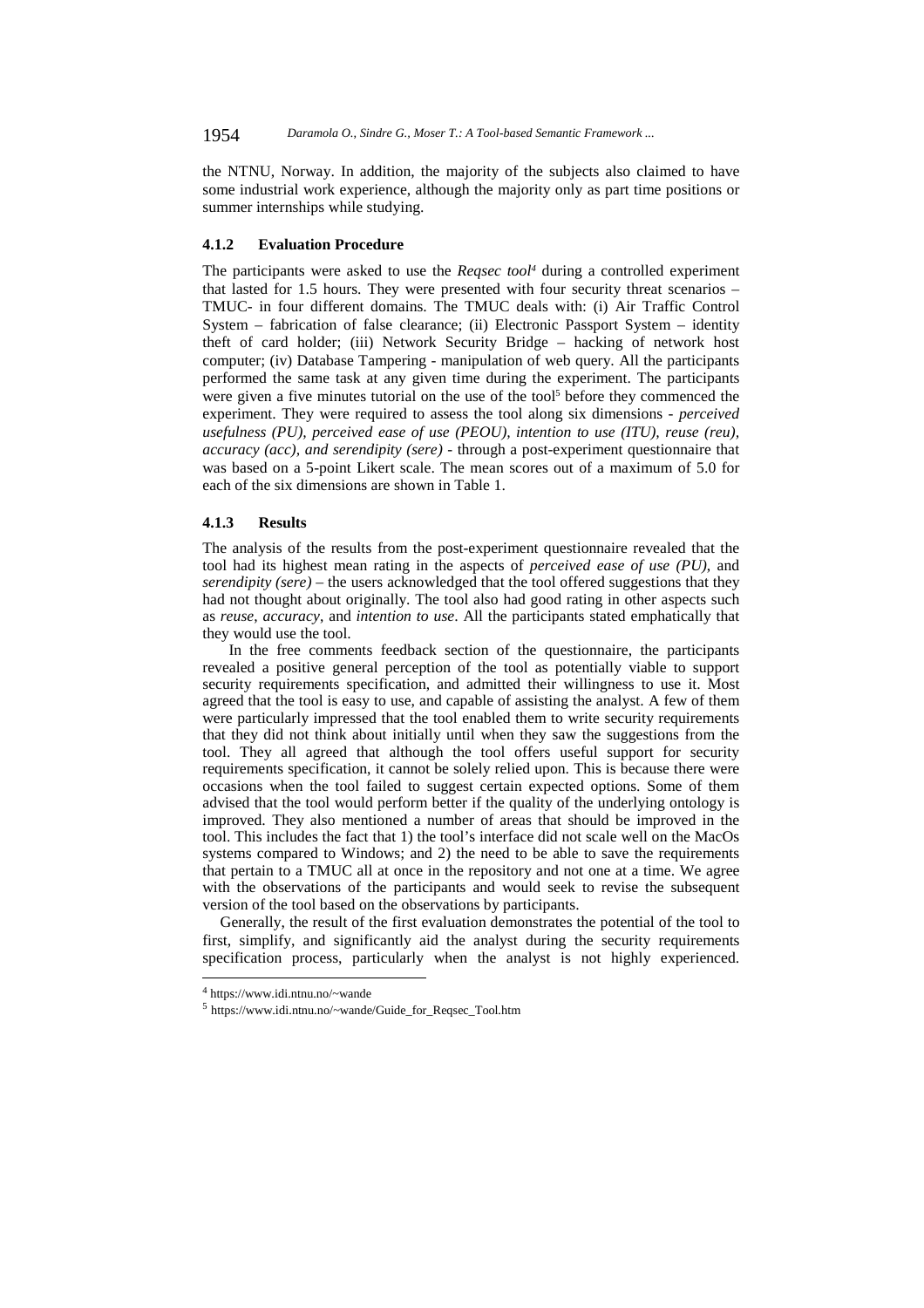Second, facilitate a reduction in the effort expended on security requirements specification, particularly as the process progresses. Third, ensure that correct terms of the domain are used when formulating SR, and in a consistent way, thus reducing ambiguity. However, our inspection of the specified security requirements revealed consistency in the use of language and pattern of expression in formulated SR that pertain to same security threat scenario by different individuals, which is mainly due to the use of boilerplates and ontologies.

| Metric      | Mean     | <b>Std</b> |
|-------------|----------|------------|
| PU          | 3        | 0.433013   |
| <i>PEOU</i> | 3.714286 | 0.698638   |
| ITU         | 3.357143 | 0.481039   |
| Reu         | 3.214286 | 0.393398   |
| Acc         | 3.285714 | 0.95119    |
| Sere        |          | 0.816497   |

| Table 1: Mean score rating for Tool Assessment |  |  |  |  |  |  |  |  |
|------------------------------------------------|--|--|--|--|--|--|--|--|
|------------------------------------------------|--|--|--|--|--|--|--|--|

#### **4.2 Expert Assessment of Quality of SR**

The second phase of the evaluation involved the use of experienced requirements analysts to assess the quality of the SR specified by the subjects used for the first phase of evaluation. The assessment was based on ten desirable requirements quality metrics [Stokes, 1991; IEEE Std. 98], which are defined as follows [Wilson 97]:

- i) *Complete* the requirements specification precisely define all real world situations that will be encountered, and the capability to respond to them.
- ii) *Consistent -* there is no conflict between individual requirement statements, that define the behaviour of essential capabilities; and specified behavioural properties and constraints do not have a negative impact on that behaviour.
- iii) *Correct -* the requirements specification accurately and precisely identify the individual conditions and limitations of all situations that the desired capability will encounter, and it defines what should be the proper response to those situations.
- iv) *Modifiable* the requirements specifications is able to identify related concerns and grouped them together, while the unrelated concerns have been separated.
	- *Testable* the requirements are stated precisely, such that a pass/fail or quantitative assessment criteria can be derived to validate their correct Implementation.
	- *Traceable*  each statement of requirements has a unique identification that makes it easy to trace them subsequently.
- v) *Unambiguous*: the requirement statements are not subject to multiple interpretations.
- vi) *Understandable*: the language used to specify the requirements are simple, concise and easy to understand.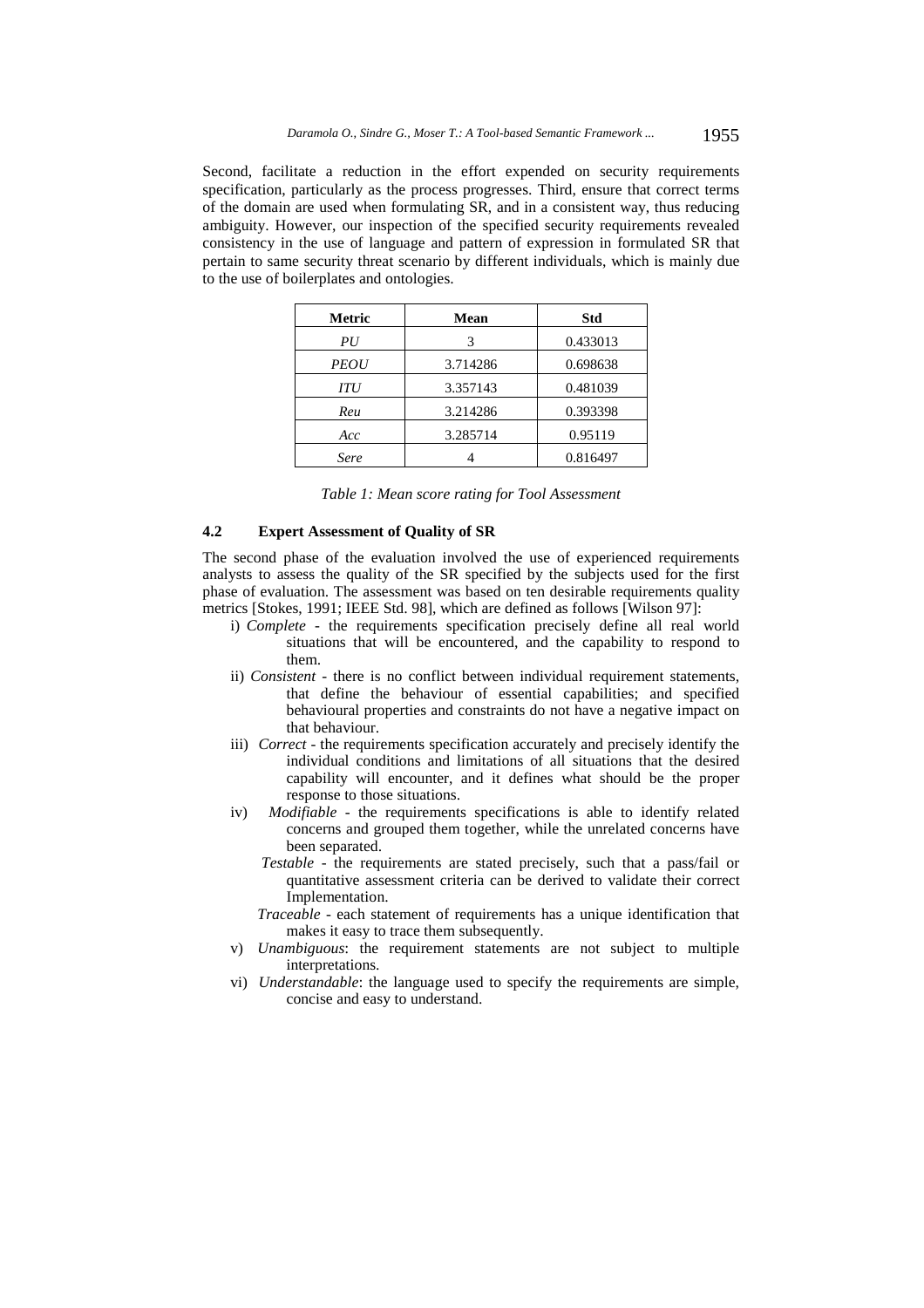- 1956 *Daramola O., Sindre G., Moser T.: A Tool-based Semantic Framework ...*
	- vii) *Valid* all the stakeholders would be able to understand, analyze and accept or approve the requirements
	- viii) *Verifiable* there is high possibility that requirement specifications at the current level of abstraction will be consistent with those at another level of abstraction

### **4.2.1 Evaluation Procedure**

We collated the requirements specified by the seven participants for the four problem scenarios during the first evaluation into four single lists of merged requirements – a list for each problem scenario - ensuring that cases of exactly duplicated requirements do not exist. The summary of the collated requirements is shown in Table 2. The experienced analysts were then requested to assess the quality of the four sets of requirements along the ten requirements quality dimensions using a questionnaire that is based on the 5-point Likert scale. The mean score out of a maximum of 5.0 for each of the ten dimensions for the four sets of requirements (R1-R4) are shown in Tables 3 and 4.

|    | <b>Security Problem Scenario</b>                        | <b>Description</b>                | <b>Total number of</b><br>merged<br>requirements |
|----|---------------------------------------------------------|-----------------------------------|--------------------------------------------------|
| 1. | <b>Automatic Traffic Control System</b><br>$(ATC) - R1$ | Fabrication of false<br>clearance | 12                                               |
| 2. | Electronic Passport System (EPS) -<br>R <sub>2</sub>    | Identity theft of card<br>owner   | 12                                               |
| 3. | Network Security Bridge (NSB) -<br>R <sub>3</sub>       | Hacking of network<br>host system | 26                                               |
| 4. | Database Tampering $(DAT) - R4$                         | Manipulation of web<br>query.     | 19                                               |

*Table 2: Summary of Collated Requirements* 

# **4.2.2 Results**

The outcome of the assessment of the quality of SR by the experts revealed that the specified SR had above average rating in terms of their *completeness*, *consistency*, *modifiability*, *testability*, *traceability*, *lack of ambiguity*, *understandability, and validity* attributes. The SR got relatively higher rating in terms of *completeness* and *consistency*. The SR got below average ratings in the aspect of *correctness*, and *verifiability*. In the free comments feedback section of the questionnaire, the experts also reviewed many of the specified SR to make them less ambiguous and more understandable.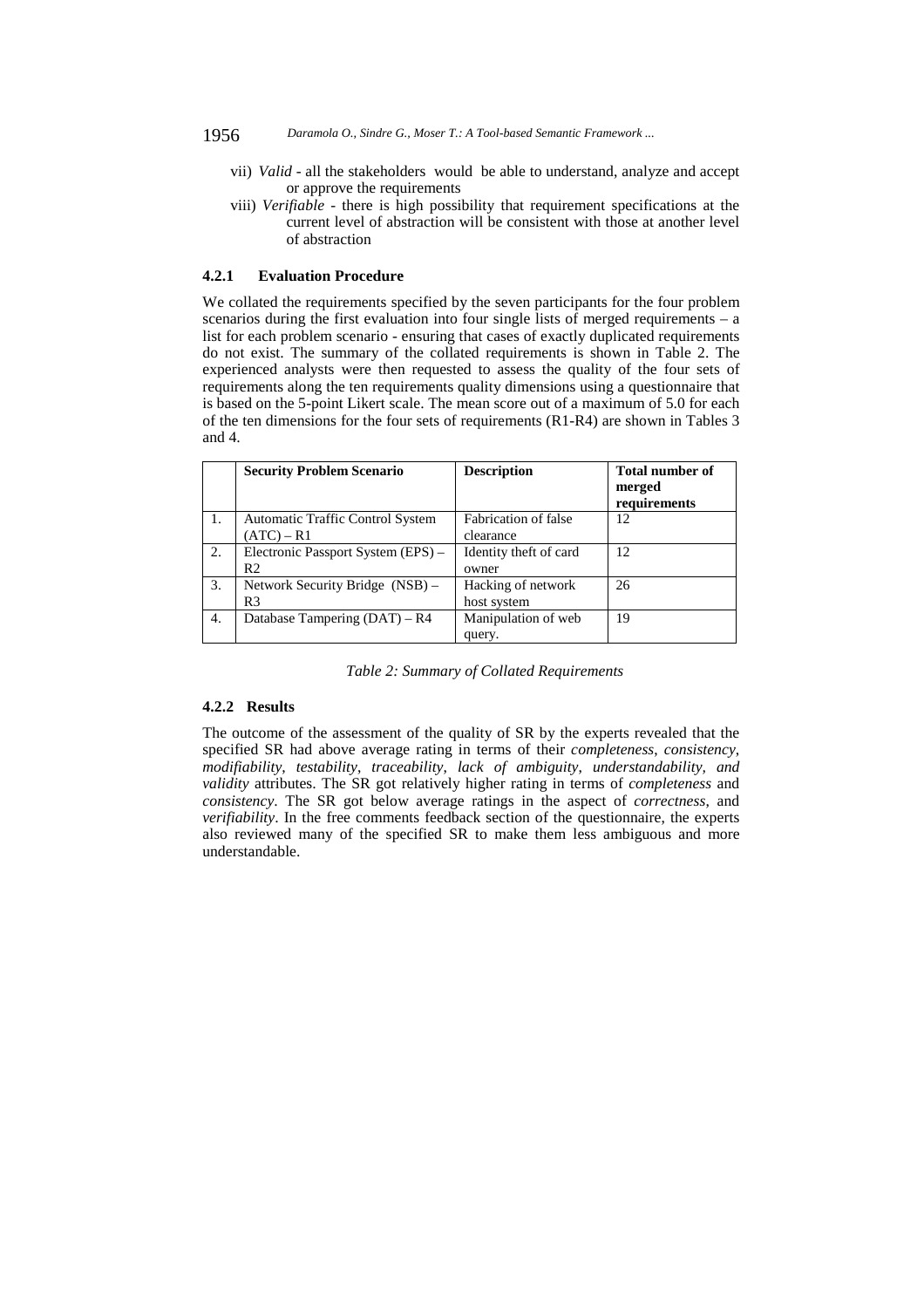|              |                | R <sub>1</sub> : ATC | $R2:$ EPS      |       | R3: NSB        |        | R4: DAT        |       |
|--------------|----------------|----------------------|----------------|-------|----------------|--------|----------------|-------|
|              | mean           | std                  | mean           | std   | mean           | std    | mean           | std   |
| Complete     | 3              | 1                    | 3              | 1     | 3.3            | 1.155  | 3              |       |
| Consistent   | $\overline{4}$ | 1                    | $\overline{4}$ | 1     | $\overline{4}$ | 1      | 3.67           | 1.155 |
| Correct      | 2.3            | 0.577                | $\overline{2}$ | 1     | 2.67           | 0.577  | 2.67           | 0.577 |
| Modifiable   | 2.67           | 0.577                | 2.67           | 0.577 | 3.3            | 0.577  | 3              |       |
| Testable     | 2.67           | 2.081                | 2.67           | 2.081 | 3.3            | 1.527  | 3              | 1.732 |
| Traceable    | 4.3            | 1.155                | $\overline{4}$ | 1.732 | 4.3            | 1.155  | $\overline{4}$ | 1.732 |
| Unambiguous  | 2.33           | 1.155                | 2.3            | 0.577 | 3              | 1      | 2.67           | 0.577 |
| Understandab |                |                      |                |       |                |        |                |       |
| le           | 3              | 1.732                | 2.3            | 1.527 | 2.3            | 1.527  | 3              | 1.732 |
| Valid        | 2.67           | 1.155                | 2.67           | 1.155 | 2.3            | 1.5275 | 2.67           | 1.155 |
| Verifiable   | 2.3            | 1.155                | $\overline{2}$ | 1     | $\overline{2}$ |        | 2.3            |       |

*Table 3: Mean score rating of Specified SR quality by Experts* 

|                    | Mean R1-R4 |
|--------------------|------------|
| Complete           | 3.075      |
| Consistent         | 3.917      |
| Correct            | 2.41       |
| Modifiable         | 2.91       |
| Testable           | 2.91       |
| Traceable          | 4.15       |
| Unambiguous        | 2.58       |
| Understandab<br>le | 2.65       |
| Valid              | 2.58       |
| Verifiable         | 2.15       |

*Table 4: Global Mean score rating of Specified SR quality by Experts* 

The result of the second evaluation suggests that the tool-based semantic framework is not only usable to support security requirements specification but can also facilitate improvement in many of aspects of security requirements quality. Generally, the result confirms the potential relevance of the tool-based framework to complement an inexperienced analyst during security requirements specification. We can also conjecture that the low rating of specified SR in terms of *correctness*, and *verifiability* is due more to the competence level of the subjects used in the experiment and not necessarily due to a deficiency in the tool-based framework. For example, we observed that although most of the SR that were specified by participants by using the tool were syntactically and semantically correct as far as the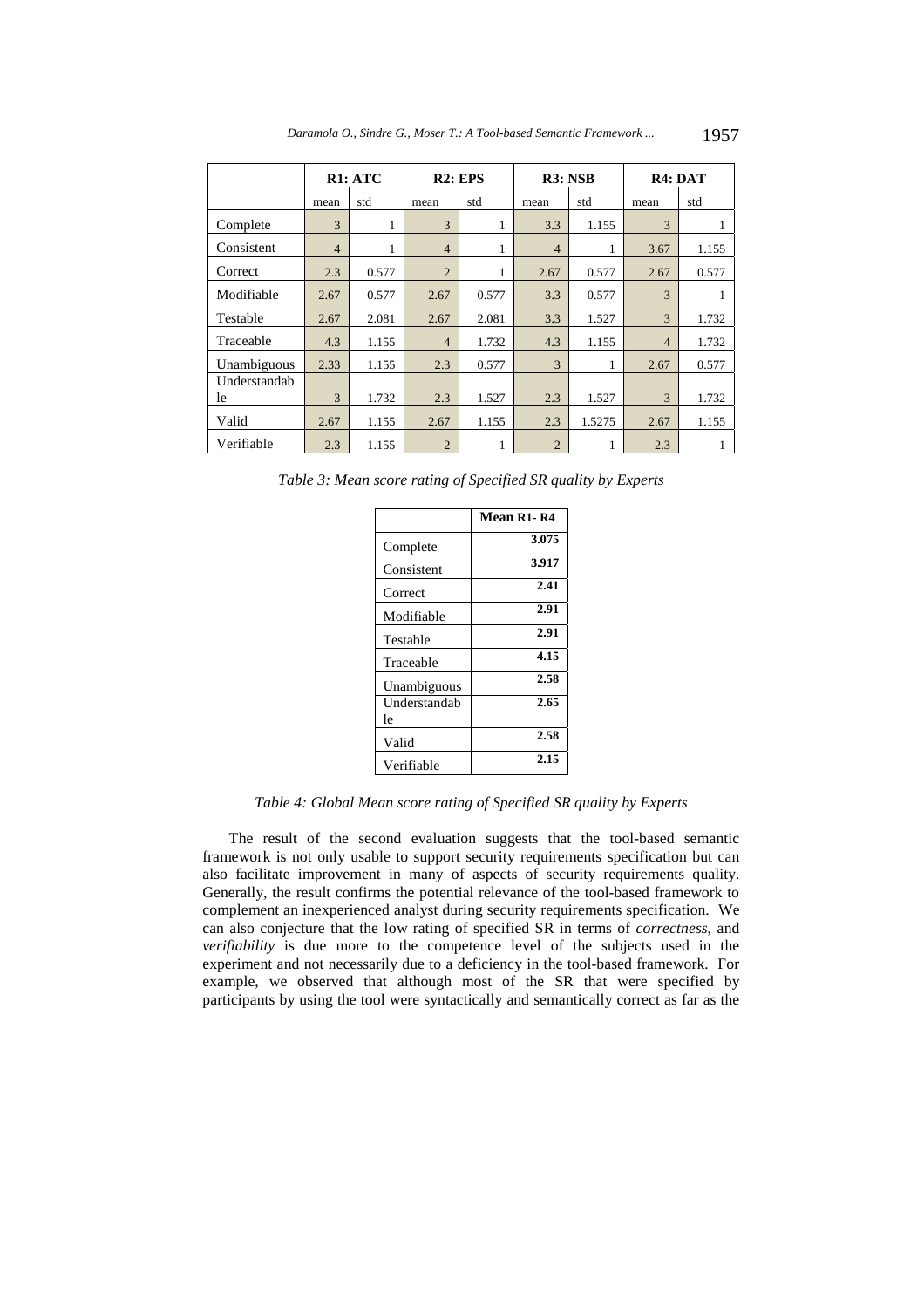domain vocabulary is concerned, the experienced requirements analysts still gave a low rating to many of the specified SR in terms of *correctness*. This means there are other implicit considerations for correctness known to the experts that were not obvious to the less experienced participants. Hence, there is a probability that a more experienced analyst would be able to specify SR of higher quality in terms of *correctness*, and *verifiability* by using the tool.

# **4.2 Lessons Learned**

Our experience from the first phase of evaluation emphasised the need for high quality underlying ontologies – BTO, DO - and the boilerplate repository. Hence, an upfront and crucial investment is to ensure that good quality BTO, DO and a rich boilerplate repository are available at the onset of the tool. In order to cater to this, the tool comes pre-loaded with the BTO and the boilerplate repository as basic artefacts, while a DO can be imported into the tool. Also, provision was made to ensure the evolution of the BTO, DO, and boilerplate repository with time. To do this, we have made it possible to continually revise the ontologies BTO, DO, and boilerplate repository from within the tool's environment. The tool includes an ontology management module that allows the addition of new concepts, properties, and axioms to an existing ontology, while the boilerplate management module allows the boilerplate repository to be updated. Thus, the tool can be customised, and adapted to cater for future emerging requirements.

Also, from the second phase of evaluation, it was evident that although the toolbased framework offer a good starting point for specifying SR, inspection of specified SR by more experienced personnel will be crucial to further improve quality of SR. Hence, the tool-based framework will provide optimal value when integrated into existing security requirements engineering (SRE) frameworks.

# **4.3 Evaluation Threats**

Ordinarily, an industrial case study would give a different perspective to the evaluation of the tool and the quality of tool support. However, the subjects used for the controlled experiment during the first phase of evaluation are sufficiently knowledgeable in the relevant areas such as requirements engineering, system security, ontologies, and requirements boilerplates having taken taught courses in these areas. This makes them suitable as reasonable substitutes for real experts in a preliminary evaluation [Runeson 03]. Also, the evaluation was performed with only seven users, but although the statistical significance is reduced, the results are indicative of the acceptance of the approach evaluated. Moreover, our objective is to assess the potential usability of the tool to support security requirements specification. Evidence in literature suggests that a minimum of 5 subjects are sufficient to get a valid opinion on the usability of a tool [27].

Also, a concern could be that if the second phase of evaluation had been performed with a more number of experts, who have a more diverse background, the result could be different. We consider that the three experts used for the second evaluation, have the required experience and competence to give an unbiased and valid opinion on the quality of SR. The involved persons have a minimum of doctoral degree in software engineering, with diverse background in security requirements engineering research and practices. They also belong to different research institutions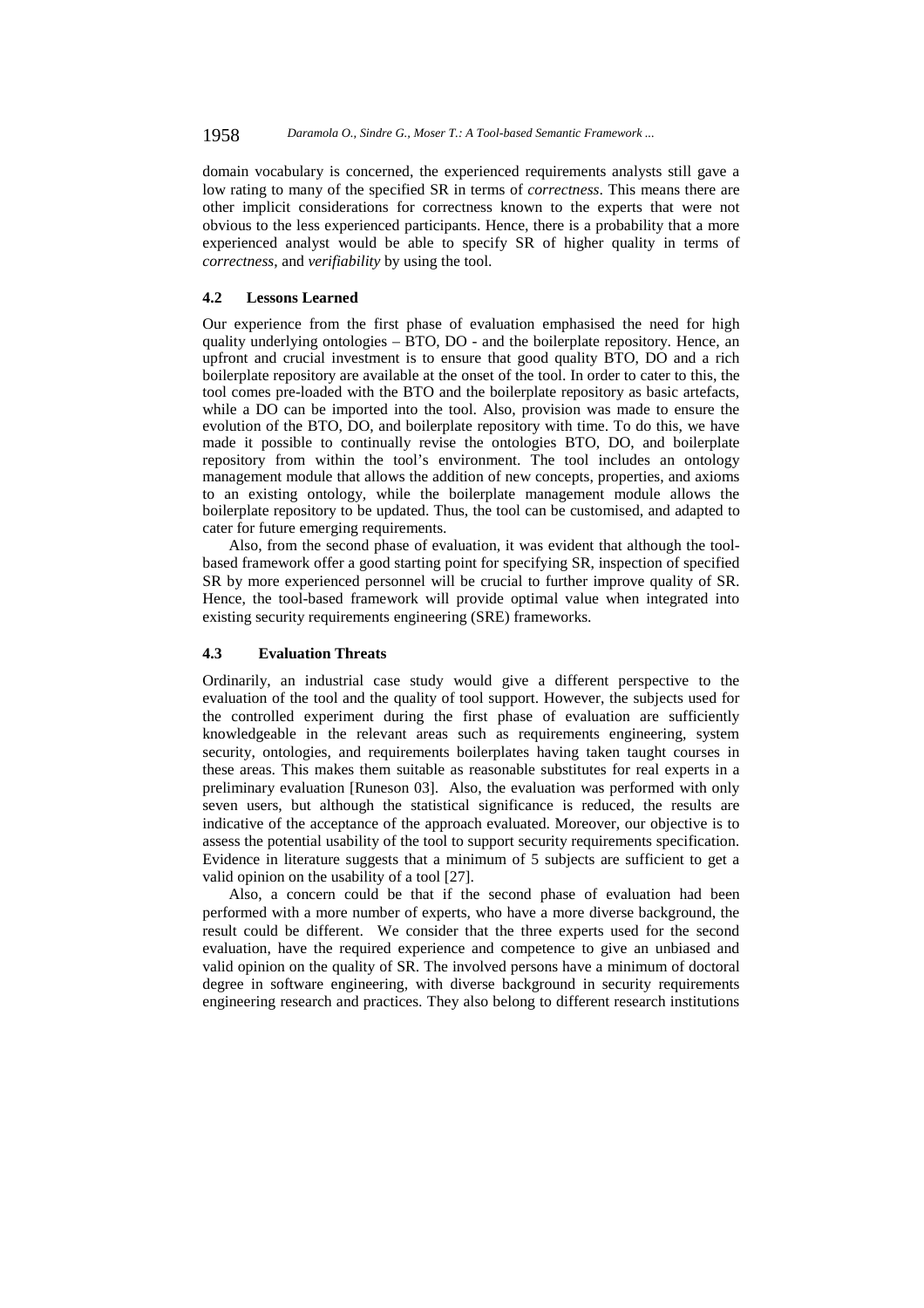and from two countries. So, while we currently see no reason to invalidate the observations of the three experts used to evaluate the quality of specified SR, an interesting point for further research is to have a wider group of experts to assess the quality of SR specified by the tool.

Another perspective to the evaluation could be to evaluate the tool alongside other requirements management tools (e.g. Doors) not specifically focussed on security, and then see which groups are able to come up with the most and best security requirements for a certain problem within a given time limit. Another alternative is to compare the performance of two groups of users – one using the tool to formulate requirements, and the other group using largely a manual approach to document requirements, but supported by MS Excel. Many in the industry use Excel to document requirements where the human has to fully write the requirements from scratch, and Excel used only to support plain editing, storage, retrieval, and possibly automated numbering of requirements. Either of this form of evaluation could also lead to a different result compared to what we have reported. However, comparative evaluation with other tools is not attractive as at now because, hardly could we find any other tool that have the same focus, and is set out to do exactly a similar thing as we envisioned. The option to compare the tool's performance relative to using MS Excel by two user groups is a possibility for the future, after this preliminary evaluation.

# **5 Conclusion**

In this paper, we have presented the notion of semantic-based support for security requirements specification. Our approach employs a tool-based framework that uses a combination of ontologies and boilerplates to aid a requirements analyst in the process of security threat identification and eventual formulation of quality SR. It provides the attendant benefits of reducing the effort needed for the security requirements specification process, and offers a good starting point in cases when sufficiently experienced requirements analyst may not be available. The preliminary evaluation of the approach confirms that it is viable and usable for supporting security requirements specification, and that the specified SR have a generally acceptable rating in most aspects of the ten requirements quality dimensions used for evaluation. In future work, we will conduct a more elaborate evaluation by using industrial case studies to further validate the approach. Also, we shall seek means to further improve the performance of the tool, and extend the concepts to the aspect of safety.

# **Acknowledgement**

The Norwegian Research Council through the *ReqSec* project, Norway, has supported this work while the first author of this paper was a Research Scientist at NTNU, Norway. This work has been supported by the Christian Doppler Forschungsgesellschaft and the BMWFJ, Austria.

**References**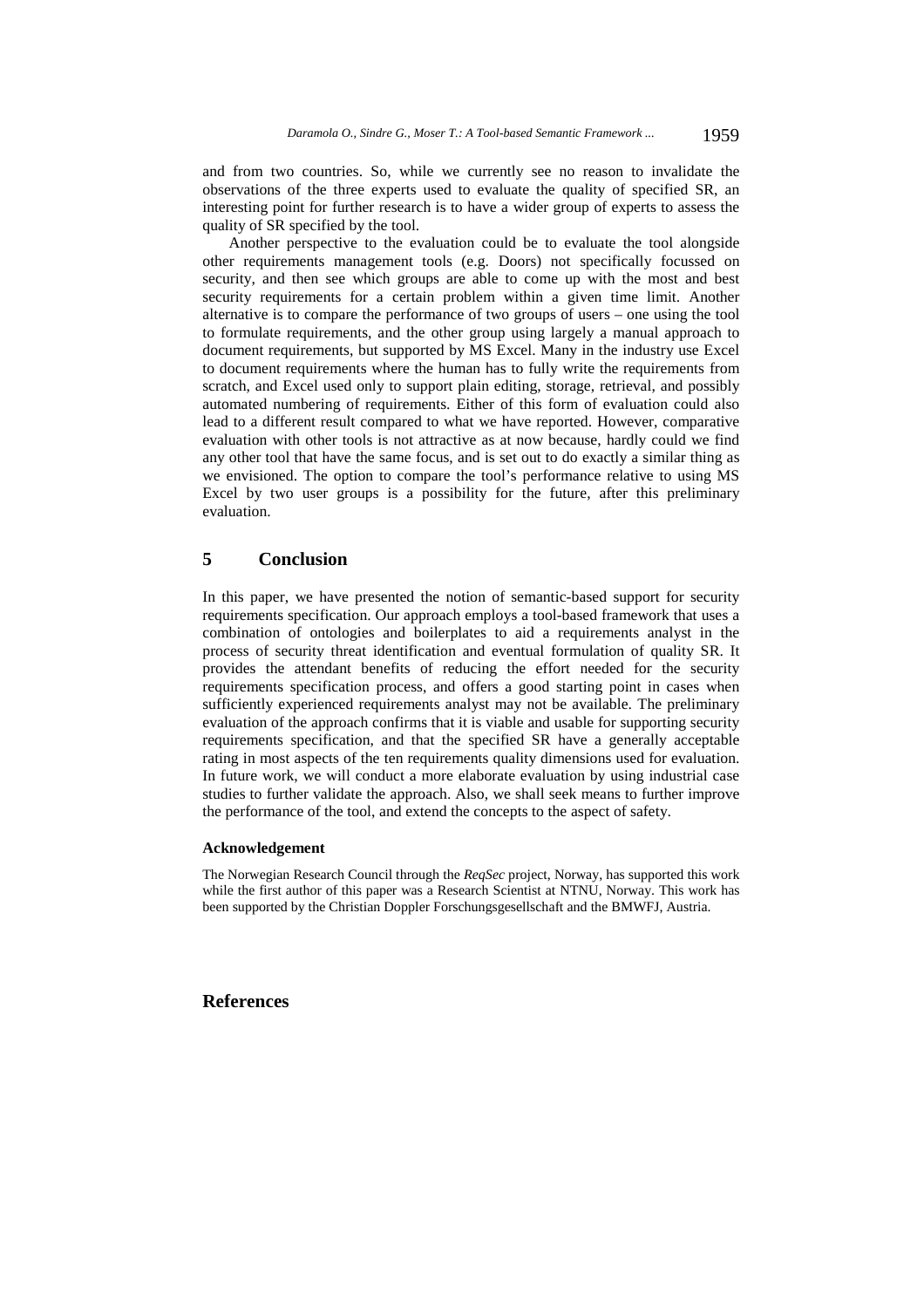[Bizhanzadeh 11] Bizhanzadeh, Y. and Karpati, P.: "jMUCMNav: an Editor for Misuse Case Maps", First Int. Workshop on Alignment of Business Process and Security Modelling (ABPSM'11), Riga, Latvia, (2011)

[Braber, 07] Braber, F., Hogganvik, M., Lund, Stølen, S., and Vraalsen, F: "Model-based security analysis in seven steps – a guided tour to the CORAS method", BT Technology Journal, 25(1):101-117, (2007)

[Chandrabrose 11] Chandrabrose, A. and Alagarsami: "Security Requirements Engineering – A Strategic Approach", International Journal of Computer Applications, 13, 3 (2011), 25-32

[Common Criteria, 99] Common Criteria Implementation Board, "Common Criteria for Information Technology Security Evaluation", Part 2: Security Functional Requirements. (1999).

[Daramola 11] Daramola, O., Stålhane, T., Sindre, G., Omoronyia, I.: "Enabling Hazard Identification from Requirements and Reuse-Oriented HAZOP Analysis", In: Proceeding of 4th International Workshop on Managing Requirements Knowledge, IEEE Press, 3-11 (2011)

[Daramola 12] Daramola, O., Sindre, G., Stålhane, T.: "Pattern-based Security Requirements Specification Using Boilerplates and Ontologies", Proceedings of Second International Workshop on Requirements Patterns (RePa '12), IEEE Press, (2012), 54-59.

[Donner 03] Donner, M.: "Toward a Security Ontology", IEEE Security and Privacy, (2003).

[Fabrini 01] Fabrini, F., Fussani, M., Gnesi, S., Lami, G.: "An Automatic Quality Evaluation for Natural Language Requirements", In Proceeding of the Seventh International Workshop on Requirements Engineering Foundation for Software REFSQ '01, Interlaken, Switzerland, 150- 164 (2001)

[Farfeleder 11] Farfeleder, S., Moser, T., Krall, A., Stålhane, T., Zojer, H., Panis, C.: DODT: Increasing Requirements Formalism using Domain Ontologies for Improved Embedded Systems Development, In proceedings of 14th IEEE Symposium on Design and Diagnostics of Electronic Circuits and Systems (DDECS 2011),  $(2011)$ ,  $1 - 4$ .

[Fenz 09] Fenz S., Ekelhart A.: "Formalizing Information Security Knowledge", In 4th International Symposium on Information, Computer, and Communications Security (ASIACCS '09), (2009), 183-194.

[Firesmith 04] Firesmith, D.: "Specifying Reusable Security Requirements", Journal of Object Technology, 3, 1 (2004), 61-75.

[Firesmith, 05] Firesmith, D.: "A Taxonomy of Security-Related Requirements", Proceedings of the International Workshop on High Assurance Systems (RHAS'05), Paris, France, (2005)

[Giorgini 05] Giorgini, P., Massacci, P., Mylopoulos, F., Siena, J., Zannone, N.: "ST-Tool: A CASE Tool for Modeling and Analyzing Trust Requirements", Lecture Notes in Computer Science, Vol. 3477, (2005) 415-419.

[Gleich 10] Gleich, B., Creighton, O., and Kof, L.: "Ambiguity Detection: Towards a Tool Explaining Ambiguity Sources", In Wieringa, R., Pearson, A (eds.) REFSQ '10, LNCS, vol. 6182, (2010), 218-232.

[Graham 06] Graham, D.: "Introduction to the CLASP Process", Build Security In, (2006). https://buildsecurityin.us-cert.gov/daisy/bsi/articles/ best-practices/requirements/548.html.

[Happel 10] Happel, H., Maalej, W., Seedorf, S.: "Applications of Ontologies in Collaborative Software Development", In Mistrík et al. (eds.): Collaborative Software Engineering. Springer, (2010).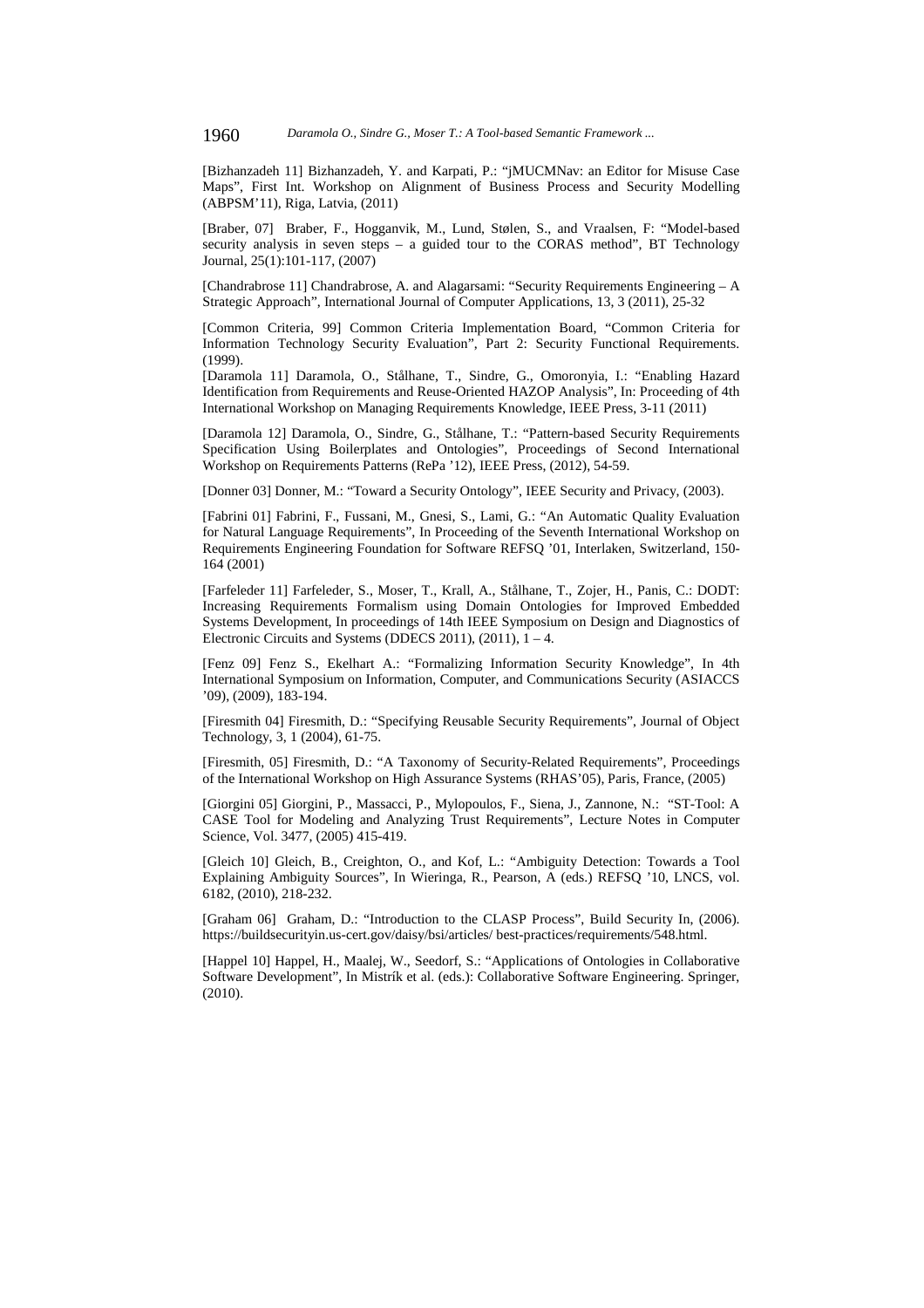[Herzog 07] Herzog A., Shahmehri N., and Duma C.: "An Ontology of Information Security", International Journal of Information Security, 1, 4, (2007), 1-23.

[Hull 04] Hull, E., Jackson, K., Dick, J.: "Requirements Engineering", Springer (2004).

[IEEE std. 98] IEEE Standard 830-1998, "Recommended Practice for Software Requirements Specifications", December 2, (1998).

[Kim 05] Kim, A., Luo J., and Kang M.: "Security Ontology for Annotating Resources", In 4th International Conference on Ontologies, Databases, and Applications of Semantics (ODBASE'05) (2005).

[Kontoya, 98] Kotonya, G., Sommerville, I.: "Requirements Engineering: Processes and techniques", John Wiley & Sons, 1998.

[Maurya 09] Maurya, S., Jangam, E., Talukder, M., Pais, A.R. Suraksha: A security designers' workbench. Proc. Hack. (2009), 59–66.

[Mead 05] Mead, N., Stehney, T.: "Security quality requirements engineering (SQUARE) methodology", Proceedings of International Conf. on Software Engineering for Secure Systems (SESS'05), (2005), 1-5.

[Mellado 07] Mellado, D.; Fernandez-Medina, E.; & Piattini, M. "A Common Criteria Based Security Requirements Engineering Process for the Development of Secure Information Systems." Computer Standards & Interfaces 29, 2 (2007): 244-253.

[Mouratidis 04] Mouratidis, H., Giorgini, P.: "Secure Tropos: A security-oriented extension of the Tropos methodology", International Journal of Software Engineering and Knowledge Engineering 17, 2 (2004), 285-309.

[Nielsen, 93] Nielsen, J, and Landauer, T.: "A mathematical model of the finding of usability problems", Proceedings of ACM INTERCHI'93 Conference, (1993), 206-213.

[Pavlidis 12] Pavlidis, M., Islam, S. and Mouratidis, H.: "A CASE tool to support automated modelling and analysis of security requirements", Lecture Notes in Business Information Processing, Vol. 107, (2012), 95-109.

[Runeson 03] Runeson, P.: "Using Students as Experiment Subjects – An Analysis on Graduate and Freshmen Student Data", In: Linkman, S. (ed.) 7th International Conference on Empirical Assessment & Evaluation in Software Engineering (EASE'03), (2003), 95–102.

[Salini 11] Salini, P. and Kanmani, S.: "A Survey on Security Requirements Engineering", International Journal of Reviews in Computing, 8 (2011), 1-8.

[SeaMonster 07] SeaMonster: "Security Modelling Software" (2007); Retrieved at: http://sourceforge.net/apps/mediawiki/seamonster/

[Sindre, 05] Sindre, G., and Opdahl, A.: "Eliciting Security Requirements with Misuse Cases", In: Requirements Engineering, vol. 10(1), (2005), 34 - 44.

[Souag 12] Souag, A., Salinesi, C., Wattiau, I.: "Ontologies for Security Requirements: A Literature Survey and Classification", In Bajec, M. and Eder, J (eds.) Advanced Information Systems Engineering Workshops, Lecture Notes in Business Information Processing (LNBIP), 112, (2012), 61-69.

[Stokes 91] Stokes, D.: "Requirements Analysis", Computer Weekly Software Engineer's Reference Book, (1991), 16/3-16/21. – Requirements Quality.

[Tøndel 10] Tøndel, I.A., Jensen, J., Røstad, L.: "Combining misuse cases with attack trees and security activity models", Proc. ARES'10, (2010) 438-445.